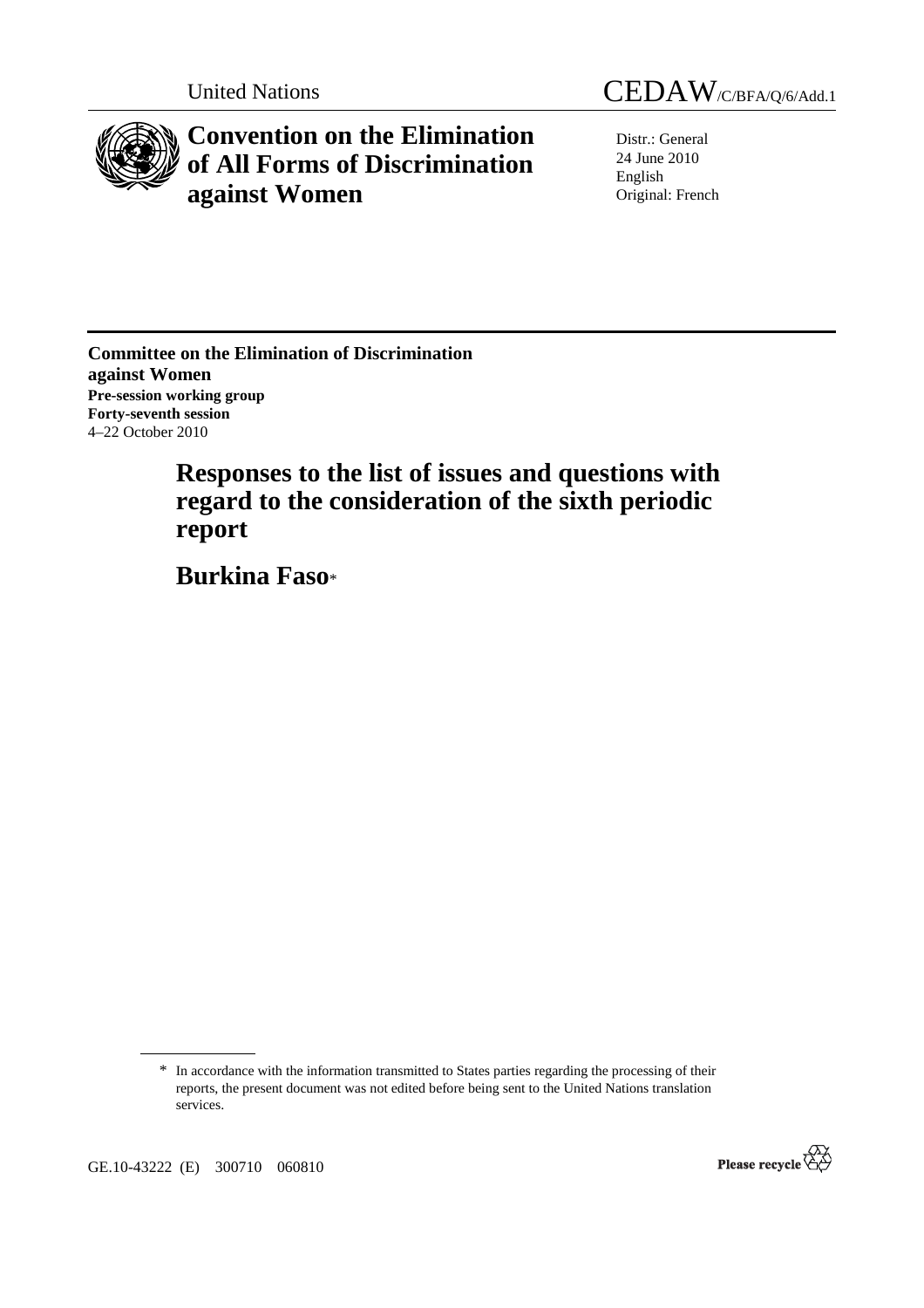## **Burkina Faso Ministry for the Advancement of Women**

 **Unity — Progress — Justice** 

 **Responses to the list of issues and questions with regard to the consideration of the sixth periodic report**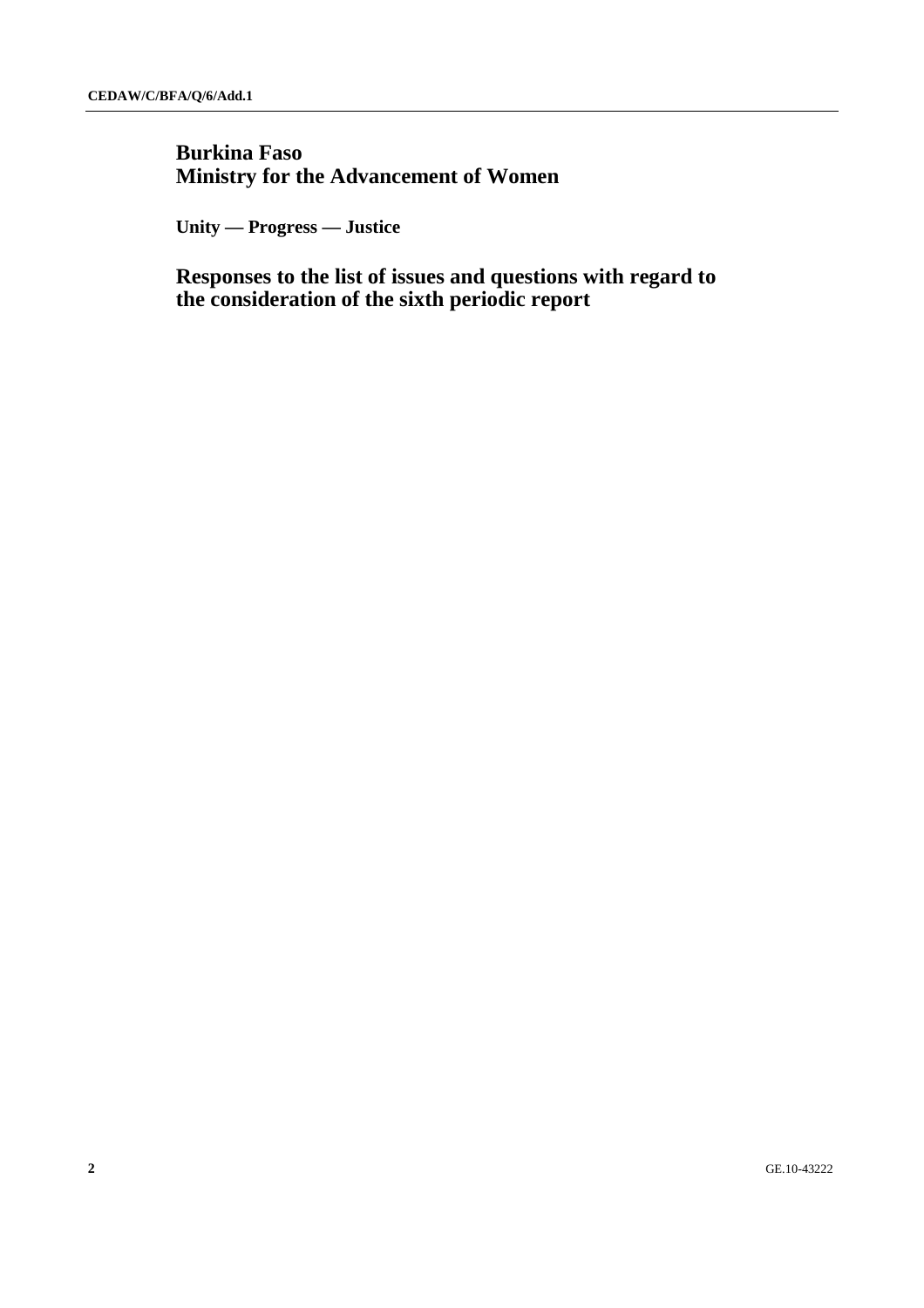## **Paragraph 1 of the list of issues (CEDAW/C/BFA/Q/6)**

1. The Ministry for the Advancement of Women (MPF) works in conjunction with civil society, especially through the "make-do" principle. Civil society organizations have therefore been involved as a matter of course in the production of the sixth report, as has the Parliament.

## **Paragraph 2**

2. In Burkina Faso, the collection of national data is a matter for the Government. The National Statistics Council, which was set up under Act No. 040/96/ADP of 8 November 1996, coordinates the collection of statistical data and ensures that specific issues such as gender are taken into account. Generally speaking, the data collected through censuses and surveys is limited to global issues affecting the population and its living conditions. It does not often reflect trends in the situation of women.

3. Only in 2010 did the National Institute of Statistics and Demography (INSD) produce a booklet under the title "Women and men in Burkina Faso", with the support of its development partners and assistance from the Ministry for the Advancement of Women. In addition to the areas mentioned above, this publication gives an overview of the gaps which persist between men and women, to the detriment of women, in the sphere of decisionmaking and with regard to violence and crime.

4. A coordinating mechanism, the Permanent Secretariat of the Action Plan for the Advancement of Women (SP/PAPF), has been set up in the Ministry for the Advancement of Women, and has done much to establish focal points in all government departments and national institutions. The aim of this initiative is to encourage all government departments and institutions to identify and pursue action specifically for the benefit of women and girls, in order to improve their living and working conditions. The Permanent Secretariat is responsible for coordinating all action of this kind.

5. In order to monitor and assess the progress made through programmes for the advancement of women, regular meetings are held, on a quarterly and annual basis, between SP/PAPF and the focal points, in order to build on and pursue the achievements of these programmes.

#### **Paragraph 3**

6. Article 151 of the Constitution of 11 June 1991 states that "Treaties and agreements regularly ratified or approved have, from their publication, higher authority than laws, provided that, in respect of each agreement or treaty, the other party applies that treaty or agreement."

7. This clause in the Constitution provides that treaties or agreements regularly ratified by Burkina Faso take precedence over domestic laws. Consequently, the status of a convention is superior to that of the country's laws, but inferior to the Constitution.

8. There are some cases in which this clause has been applied, but mainly in employment disputes (wage discrimination, dismissal on grounds of maternity).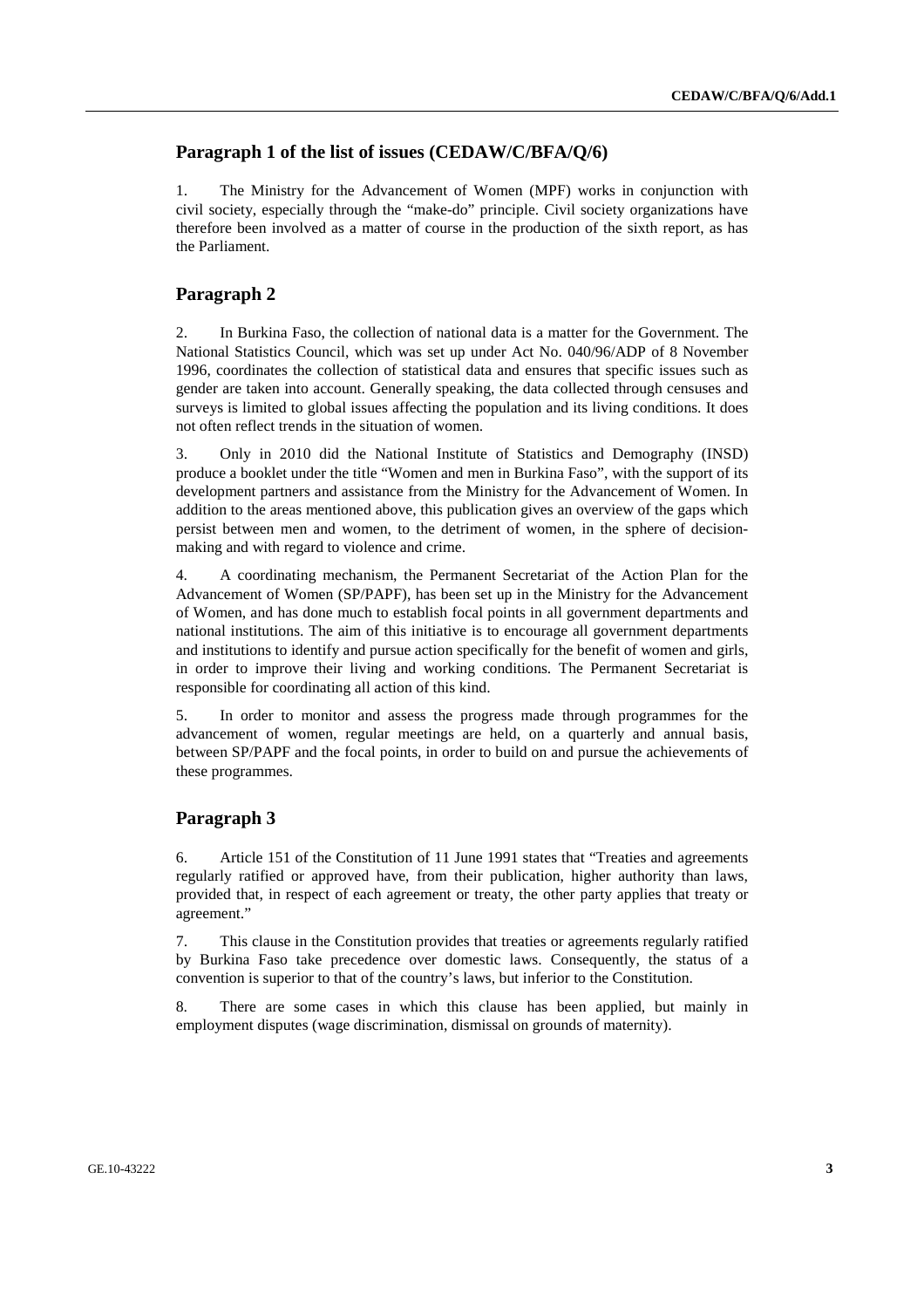9. Increasing women's access to justice requires a closer relationship between the justice system and those seeking to use it. The National Plan for Judicial Reform provides for various kinds of action focused on training, communication and awareness-raising, documentation, infrastructure and equipment, and the policy on prisons.

10. There are also plans to set up a support fund for a rule-of-law State (FAED), the aim being to enhance the role played by democratic institutions and civil society in the process of consolidating the rule of law, democracy and good governance.

11. Under FAED there will be activities specifically targeted at women, for the purpose of equipping them with the knowledge and resources to exercise their obligations and rights more effectively in the process of democratization, and ensuring that they play a full part in public life.

12. The measures taken to improve women's access to justice also include the translation of legal texts of interest to women into the national languages (the Universal Declaration of Human Rights, the Code of the Individual and the Family, etc.) and the production in national languages of collections of texts and guides on women's rights. Campaigns to disseminate these texts, and mass information and awareness-raising campaigns about women's rights, are conducted among the public at large in all the country's regions, by representatives both of the State and of civil society.

13. The Government has also been conducting literacy campaigns for women since 2009, in all the country's 45 provinces. Women who have become literate by this means will be able to improve their legal knowledge by using the legal texts in translation.

14. To improve legal aid for women, the Government and human rights organizations and defenders are increasingly training "paralegals" in rural areas, whose main task in the places where they live is to listen to women whose human rights have been violated, advise them and, where necessary, point them in the appropriate direction.

15. There has also been a directive on legal aid since July 2009, and the Ministry of Justice is presently setting up committees to institute its provision.

#### **Paragraph 5**

16. The second Action Plan comprised six programmes, as follows:

- Improving women's incomes and working conditions
- Strengthening women's human capacities, and promoting their skills
- Protecting the rights of women and young girls
- Increasing the role of women in managing the environment and their own surroundings
- Advocacy and social mobilization to draw attention to the inequalities from which women suffer
- Strengthening the institutional machinery for the advancement of women

17. Following the adoption in 2004 of the national policy for the advancement of women, the second Action Plan was brought into line with this policy, leading to the adoption of the third Action Plan for the period 2006–2010.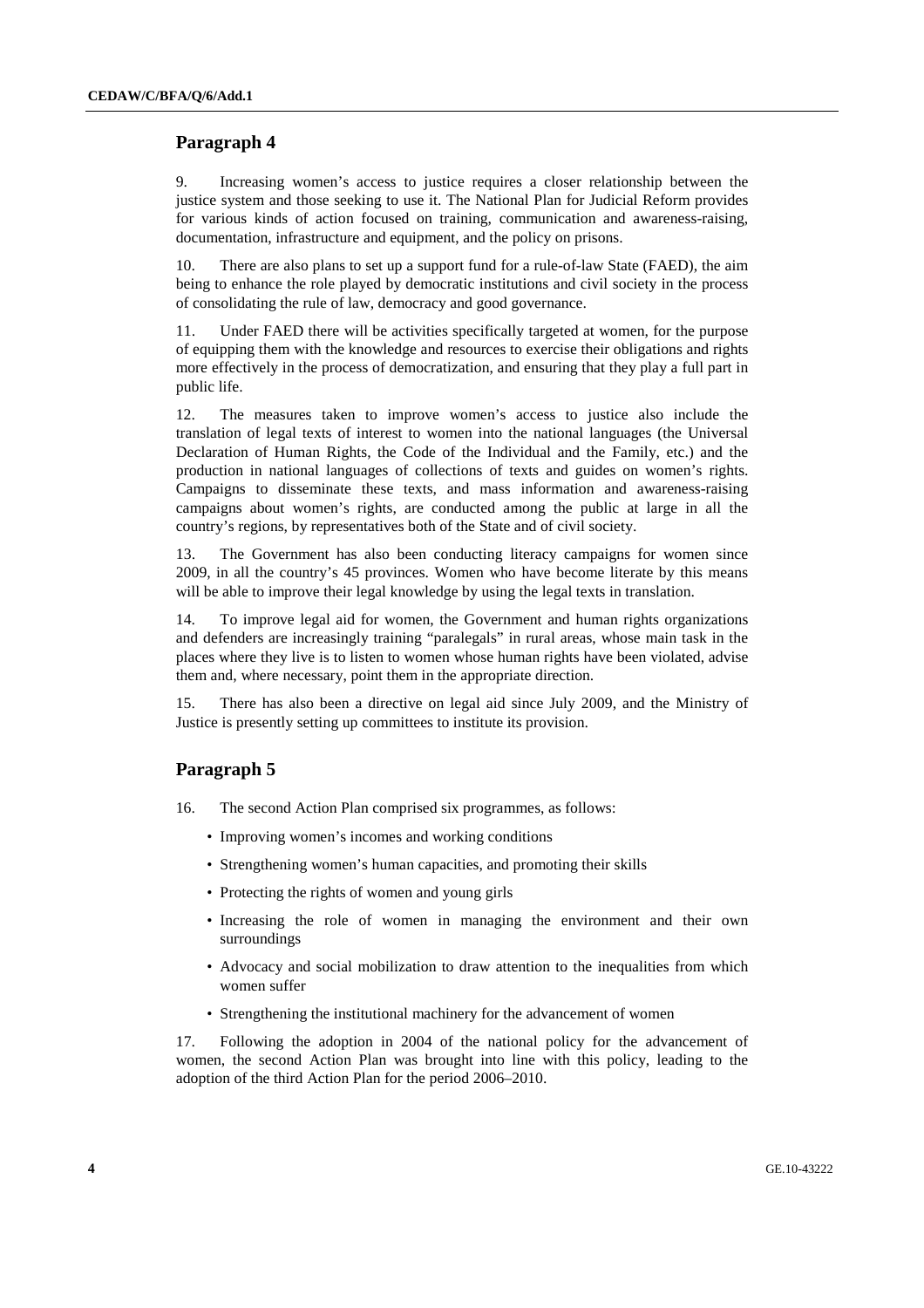18. CN-PAPF held its first session in 2003, the key topic being: "Strategy for implementing the 2003–2007 Action Plan for the advancement of women."

- 19. The measures in favour of women over the period 2001–2007 were:
	- Providing women's associations, groups and networks with 6,292 units of technology of about 30 different kinds, to enable them not only to carry on incomegenerating activities, but also and most importantly, to reduce the amount of drudgery involved in their daily tasks. The cost incurred by the Ministry for the Advancement of Women in purchasing the units over the period 2001–2007 was 1,934,040,392 CFA francs inclusive of tax (see Annex, Table 1).
	- The construction of 42 women's clubs for the benefit of local people. Five more clubs have been built through collaboration on the ground between the beneficiary population and their technical and financial partners.

## **Paragraph 6**

20. On 8 July 2009 the Government adopted a National Gender Policy, its aim being to make of Burkina Faso "a society freed of all kinds of gender inequality and iniquity, and which guarantees all its people, both men and women, the essential safeguards for them to flourish in a social, cultural, political and economic sense".

- 21. The following steps have been taken to implement the policy:
	- Setting up a steering mechanism, which is currently being introduced, to monitor progress at the institutional level, comprising decision-making and advisory bodies, permanent coordination bodies, a monitoring and assessment tool, etc.
	- The Action Plan for the advancement of women is currently in preparation
	- The establishment of a fund for the advancement of women, financed from the national budget
	- Mobilizing additional resources from Burkina Faso's partners, etc.

22. In primary education, the implementation of BRIGHT I and II (Burkinabé Response to Improve Girls' Chances To Succeed), a project to support the education of girls in Burkina Faso, has been financed by the United States Government through the Millennium Challenge Corporation (MCC) and the United States Agency for International Development.

- 23. The BRIGHT project has achieved:
	- The construction of 132 school buildings each holding 3 classes, 396 units of housing for teachers, 264 latrines, 132 wells and 10 community-based learning centres in the 10 provinces of Burkina Faso
	- The opening of 262 literacy centres (2007–2008)
	- Training 7,211 staff members for the Ministry of Basic Education and Mass Literacy (MEBA) (2006–2007)
	- Giving special awards to 20 outstanding teachers (2006–2008)
	- Turning round the gender ratio of girls to boys in the project schools: 9,282 girls registered, by comparison with 7,882 boys
	- The project introduced through Order No. 2009-/MEBA/SG/DGEB/DPEF, to coordinate action by the various partners working to promote girls' education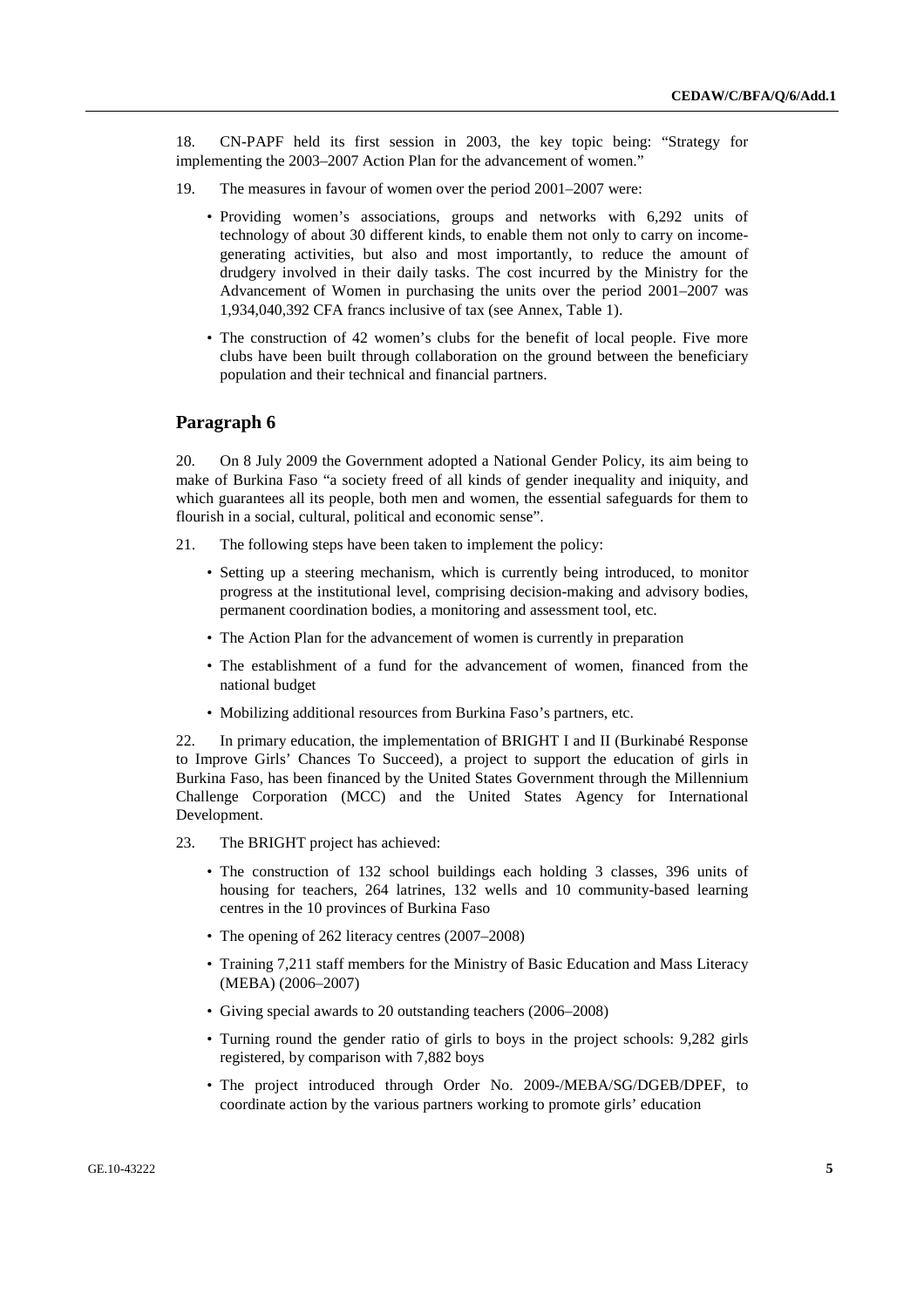• The project introduced through a joint decree of the Ministries of Basic Education and Mass Literacy, Secondary and Higher Education and Scientific Research, Human Rights and Youth, governing the formation, composition, tasks and functions of the national, regional and provincial steering committees for the campaign on "learning without fear" and the action plan to combat violence against girls in school

24. The pilot project to build community homes for girls (MCJF) in post-primary education. The purpose of these homes is to provide places where girls at school can study, relax and live together safely, and/or receive a specific type of education and engage in practical and recreational activities.

- 25. The first MCJF is being built in Manga, in Zoundwéogo province.
- 26. The following measures have been introduced in secondary and higher education:
	- In the Ministry of Secondary and Higher Education and Scientific Research (MESSRS), girls are underrepresented at these levels (in 2007/08, only 41.9 per cent of secondary school pupils were girls). The situation has however been improving in recent years. Between 2003/04 and 2007/08, the numbers of girls increased by an average of 13.5 per cent, compared with 11.5 per cent for boys.
	- In 2009, MESSRS adopted its subsectoral policy for secondary and higher education and research. Under this policy, equity is a central concern. To speed up the rate at which girls enter secondary and higher education, in 2007 the Ministry set up the National Council for Girls' Secondary and Higher Education (CNFSS) and a technical department, called the Department for Girls' Secondary and Higher Education (DEFSS).

## **Paragraph 7**

27. The Government is endeavouring, through the legal system, to eliminate discriminatory customs and traditions and gender-based stereotypes. Legal provisions on this question include:

- The adoption of the law stipulating a 30 per cent quota for both sexes in the lists of candidates in parliamentary and local elections (see the reply to paragraph 15)
- The framework education law of 30 July 2007, which states that basic education, and compulsory school attendance from the ages of 6 to 16, is a national priority. In addition, under this law everyone has a right to education without discrimination based on gender, social origin, race or religion, and basic public education is free of charge
- 28. As to awareness-raising, a number of initiatives have been taken, including:
	- The institution of an annual International Day for families and against violence against women, with awareness-raising activities based on government documents and legislation relating to the family, organized for those living even in the remotest parts of the country. Neighbourhood activities, such as legal and social advice centres, provide a setting in which marital and family conflicts can be talked over and resolved.
	- The Government has undertaken to make combating violence a priority, through the Ministry for the Advancement of Women, the Ministry of Social Services and National Solidarity (MASSN) and the Ministry for the Promotion of Human Rights (MPDH).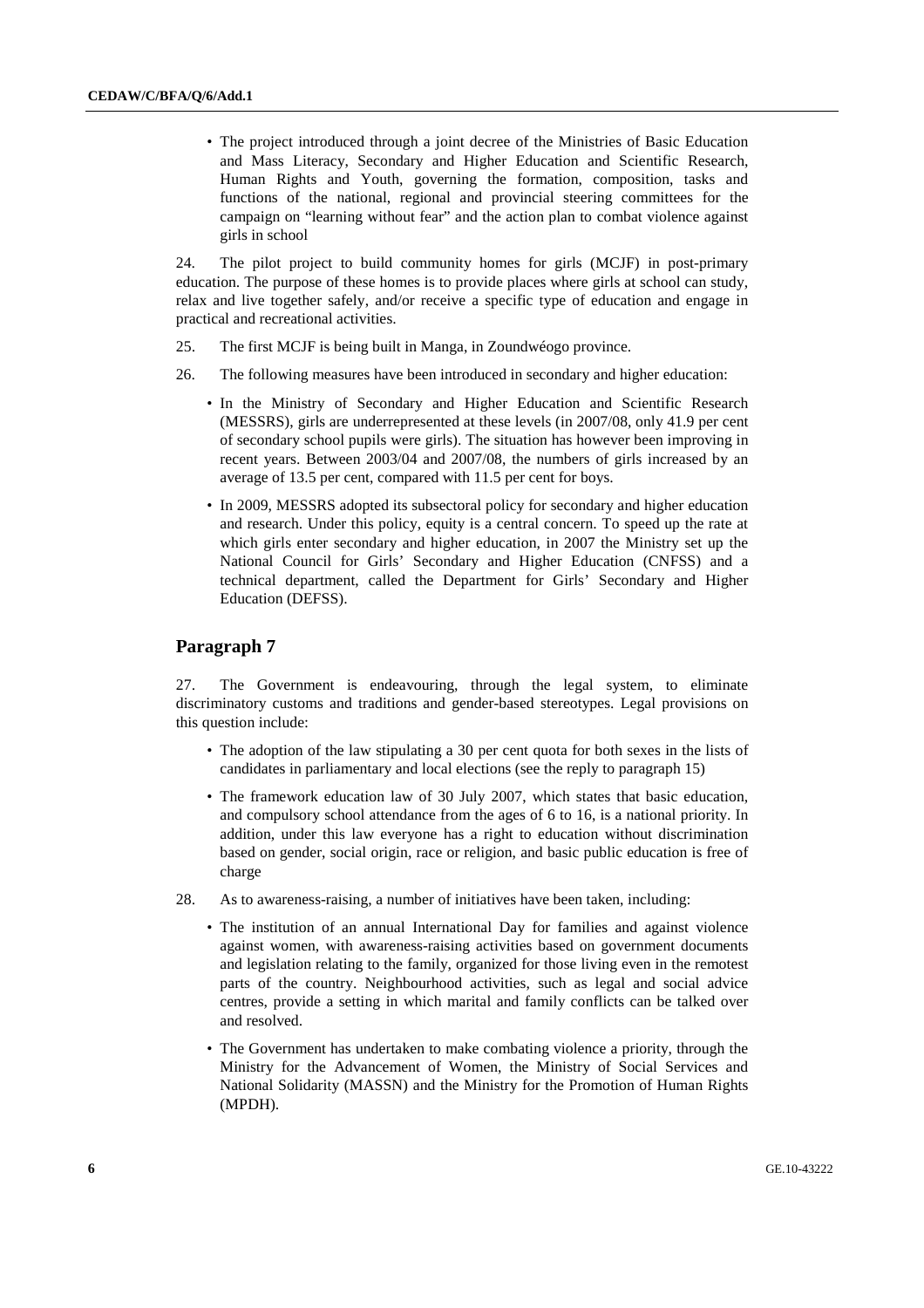- The involvement of civil society organizations (OSC), through public education and awareness-raising to prevent acts of violence; the increasing coordination of civil society activities helps to create synergy and to identify the most effective kinds of action among the public at large. Concerted action to combat violence against women is also achieved by setting up experimental and pilot schemes to coordinate efforts in this area.
- The advice and support provided by civil society organizations and the Ministry for the Advancement of Women in interviewing women and directing them towards appropriate services.
- The sustained commitment of the country's technical and financial partners, under the auspices of the United Nations system, to supporting the Government in combating violence against women.

29. The Penal Code contains provisions sanctioning violence of every kind. The priority at present is therefore to work through awareness-raising, advocacy and lobbying to change the mindsets, behaviour and attitudes which contribute most to prevailing social and cultural patterns.

30. The delay in adopting the new law on violence against women is also due to the concern on the part of the authorities to avoid producing a number of different enactments on the same subject, which would make it harder for the courts to apply them. This is the reason why all the draft legislation has been turned over to the committee reviewing the Penal Code, which is due to report by the end of 2010.

31. As violence against women is regarded as "normal" behaviour in the society, the Government has taken measures such as:

- Bringing pressure to bear for the involvement of customary and religious leaders in the awareness-raising campaigns for the elimination of violence against women
- The institution of the International Day for the Elimination of Violence against Women, to be held on 25 November each year, providing an opportunity for tackling the issues involved
- Organizing television broadcasts on subjects relating to violence against women
- Organizing public forums on violence against women, especially the social exclusion of women accused of witchcraft

## **Paragraph 9**

32. For the moment there is no legislation on domestic violence.

## **Paragraph 10**

33. To avoid an accumulation of criminal law statutes, the draft laws on child pornography on the Internet and violence in schools have been referred to the committee responsible for reviewing the Penal Code. This review is ongoing.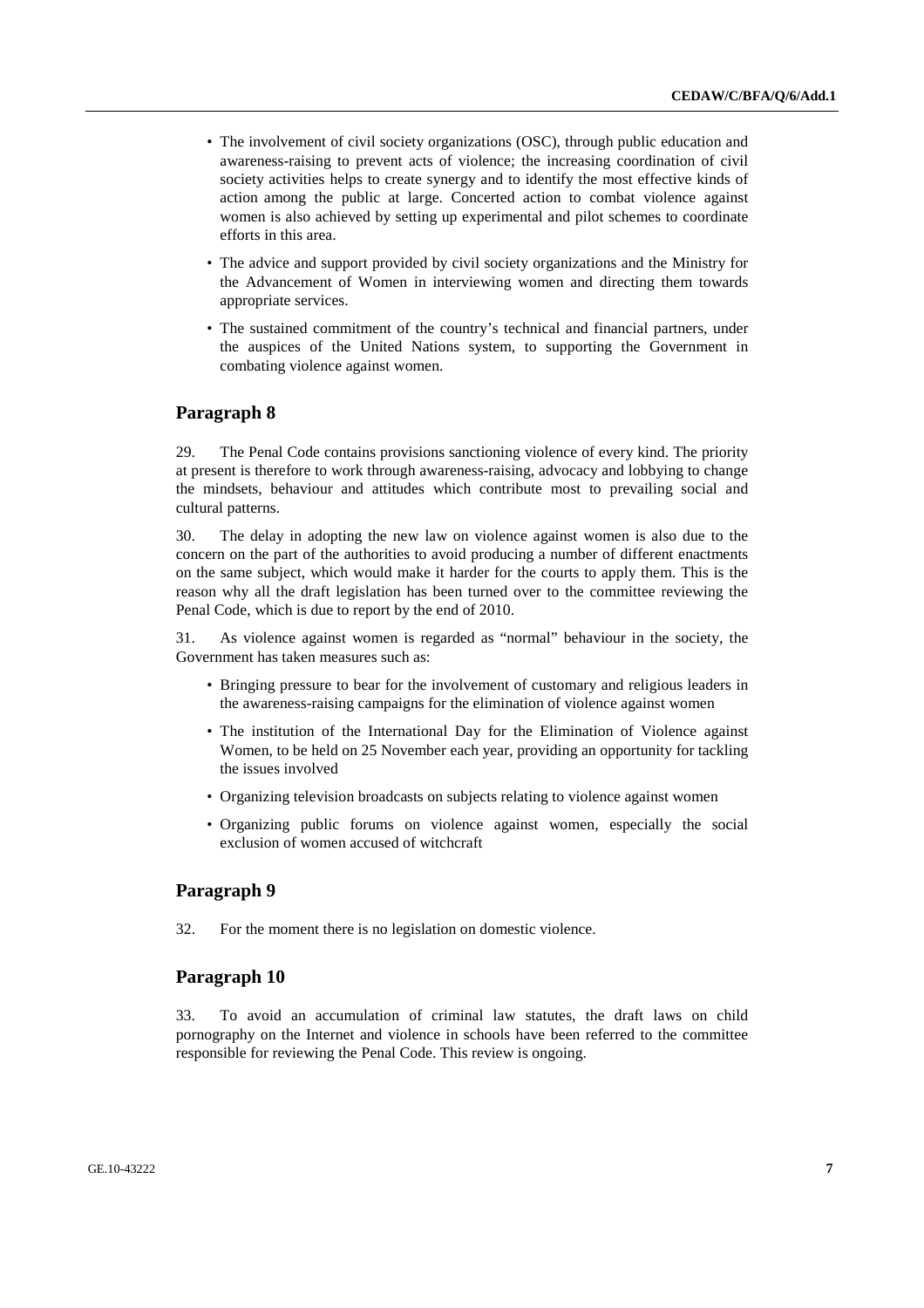34. There has not yet been any national study on violence against women. There have however been a few sectional studies, for example the baseline study on women's rights, violence against women and the use made of legal services in the area covered by PROSAD (Sexual Health Programme and Human Rights), which was carried out in 2006 in two regions of Burkina Faso, the east and the south-west.

35. According to this study, there are various types of violence against women – physical, verbal, moral and psychological. By examining the different types we can identify those which occur most commonly. For these two regions as a whole, the most frequently cited forms of violence are excessive amounts of housework (35.7 per cent of women and 38.1 per cent of men), physical cruelty (34 per cent for women and 41.5 per cent for men), and assault and battery (28.5 per cent for women and 27.8 per cent for men). Moral violence is mentioned by 32.7 per cent of women, compared with 25.3 per cent of men. Refusal to contribute to household expenses is mentioned by 21.8 per cent of women and 17.9 per cent of men.

36. As part of a project called "Justice and social communication", concerning women in Burkina Faso, a study on violations of women's rights in marriage was carried out in 2006 by the Information, Communication and Training Network for Women (RECIF/ONG), GENIVAR and a group of young members of the Quebec Bar. The aim of the project, which ended in March 2009, was to help secure greater access for Burkinabé women to their rights by strengthening Burkinabé organizations working in social communication and human rights. The entire programme was supported by the Government of Canada, through the Office for Democratic Governance of the Canadian International Development Agency

37. This study, which focused on three regions of the country — the centre, the east and the south-west — was conducted with people working both in and outside the judicial system, including community leaders and opinion leaders.

38. The study concluded that the services available, either in or outside the legal system, do not fully meet the needs of women and men. They do not ensure that women have full access to their rights. To remedy this situation, regional coordination networks have been set up among groups which have already engaged in activities such as training community leaders and increasing cooperation between the various protagonists in the judicial and nonjudicial systems.

39. A joint baseline study on violence against women in Burkina Faso was commissioned in 2008 by the Inter-Agency Network on Women and Gender Equality (IANWGE), following reactions to the campaign to respond to and put an end to violence against women, launched by the Secretary-General of the United Nations. Its overall objective was to help improve the state of knowledge about violence against women in Burkina Faso, in preparation for tackling the problem. The study covered six regions: Plateau Central, Sahel, Centre, Centre-Ouest, Boucle du Mouhoun and Hauts-Bassins.

40. This study, carried out through documentary research supplemented by a field survey, identified the scale of the phenomenon and gave an initial appraisal of the institutional and strategic approaches adopted to it within the country.

41. In conclusion, the study paved the way for a joint programme, structured around the preparation and implementation of a national action plan, which must reflect certain variables such as: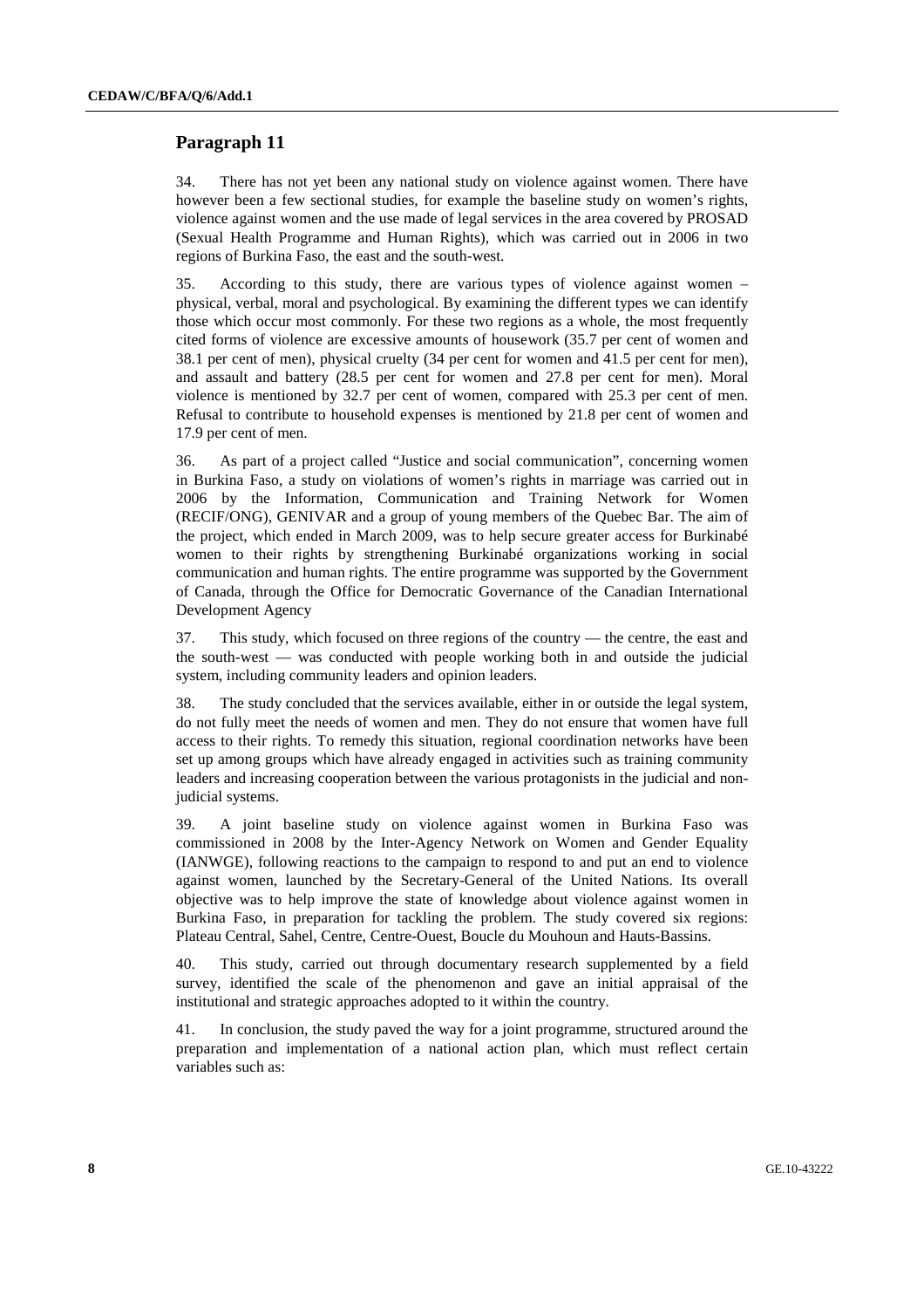- The known types of violence against women
- The considerable gains already made in combating violence against women in Burkina Faso, as well as the constraints
- The particular fields of expertise of all the actors concerned, to ensure coordination of effort
- The information and training needs of the populations and actors concerned, to ensure greater involvement in campaign activities
- The resources needed to conduct the campaign

42. Launched in January 2010 for one year, the programme is being implemented in three regions: Plateau Central, Sahel and Hauts-Bassins.

43. The steps taken so far are: setting up community links, stepping up awarenessraising and advocacy with local officials and leaders, etc.

44. The findings of the various studies show that on paper, the law in Burkina Faso is quite protective of the rights of women and children. It is in practice that measures are lacking to ensure equality and equity between men and women, and to promote, protect and defend the rights of women in the family and in society, and protect women and girls from violence of every kind.

45. Moreover, many women withdraw their complaints almost immediately because of fear of the consequences of a court action, ignorance of the legal system and legal procedures, the slowness of the procedures, distance from court services, lack of legal aid or lack of funds.

46. Appropriate measures or kinds of action include:

- NGOs and organizations for the promotion and protection of women's rights could carry out information, awareness-raising and advocacy activities with customary and religious leaders and opinion leaders, remind them that women's rights are inalienable, and invite them to protect these rights
- Sessions on gender training and women's rights could be organized for law enforcement personnel
- Paralegals could be trained in all the country's regions
- Advocacy and awareness-raising could focus on social and cultural patterns, with a view to changing people's attitudes
- Training in the "gender approach" could be given to all those working in the education system, so as to neutralize sexist stereotypes in behaviour
- Violence against girls at school, as through sexual harassment and early and/or forced marriage, should be combated

#### **Paragraph 12**

47. The changes taking place in the practice of excision, typically through strategies adopted by the excisors to escape the law (clandestine operations, taking girls abroad, reducing the age for excision, simplifying or abandoning public rituals), have prompted the National Committee to Combat the Practice of Excision (CNLPE) to develop initiatives and specific kinds of action aimed at eliminating excision in Burkina Faso. As well as awareness-raising and communication activities to bring about changes in behaviour, these initiatives include: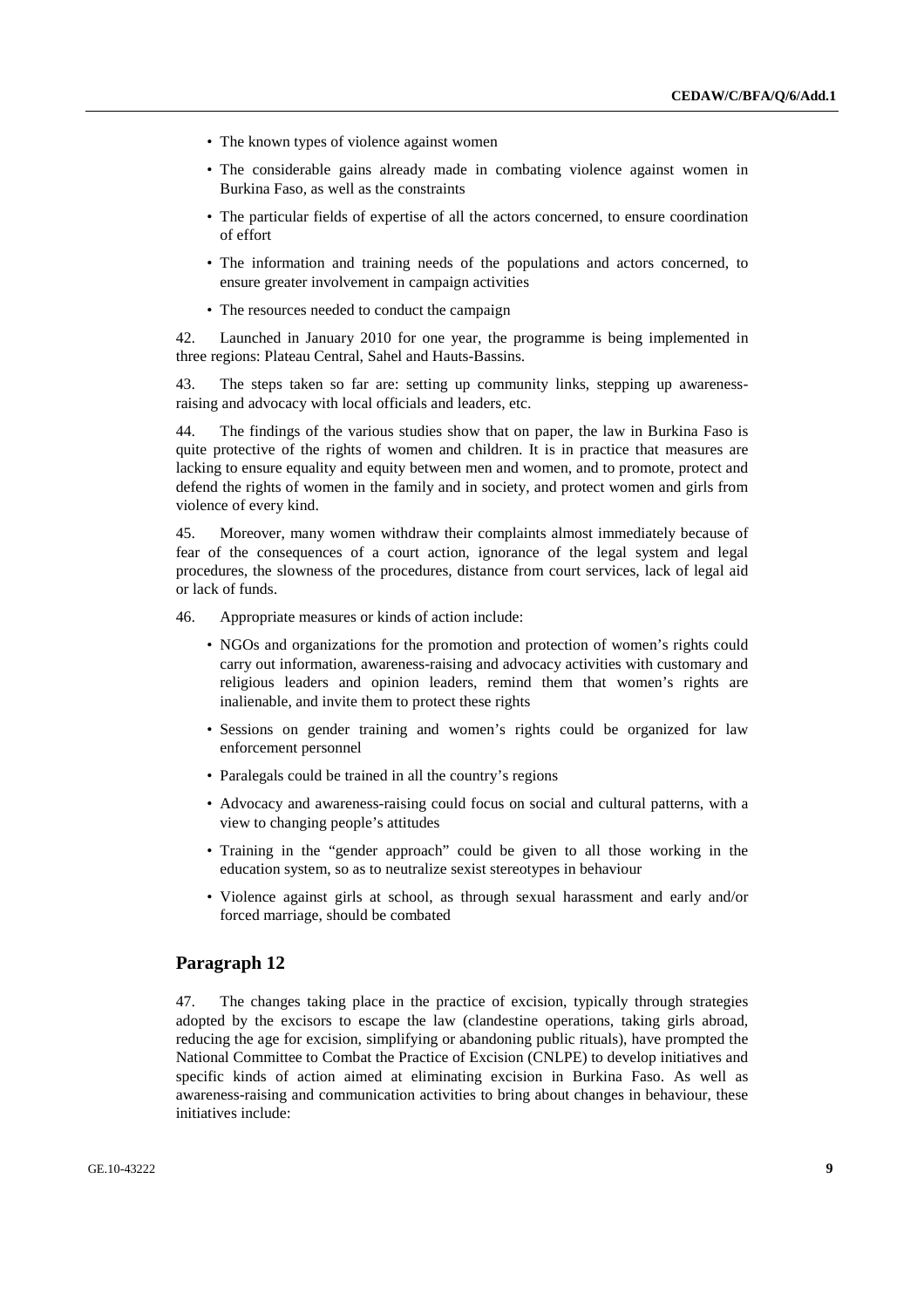- The public commitment expressed at the highest level by the President of Burkina Faso and his wife Madame Chantal Compaoré, First Lady of Burkina Faso, Honorary Chairperson of the National Committee to Combat the Practice of Excision and goodwill ambassador for the Inter-African Committee on Traditional Practices (CIAF). On 25 May 2009, during the commemoration at Kaya of the 10th national day to combat the practice of excision, this culminated in a process by which religious and customary leaders, in the presence of the President, undertook to eliminate the practice.
- The adoption, on 27 May 2009, of the National Action Plan for 2009–2013 "Zero Tolerance for Female Genital Mutilation".
- Increasing the allocation from the State budget for 2010 for action to promote the elimination of the practice of excision.
- Advocacy with the technical and financial partners for funding for the Action Plan 2009–2013.
- Stepping up the activities of the provincial committees combating the practice of excision (CPLPE) and setting up new committees.
- Bringing the pressure of the law prohibiting excision to bear on those carrying out excisions and their accomplices, by entering into partnership with the law enforcement agencies.
- Applying the law (prosecutions ...).

48. In 2008, denunciations produced the following results: 270 excisions of girls were recorded, 2 girls died, 1 girl escaped the procedure because of a denunciation, 10 excisors and 239 accomplices were arrested  $-$  249 persons in total  $-$  and there were 113 guilty verdicts in the 115 court judgements brought to our notice.

#### Table 1 **Guilty verdicts in 2008**

| 1.8 hearings on 10 December<br>2008                                                              | High Court of Kaya                                           | 4 excisors and 26 accomplices were<br>sentenced to terms of imprisonment of<br>between 6 and 18 months                                  |
|--------------------------------------------------------------------------------------------------|--------------------------------------------------------------|-----------------------------------------------------------------------------------------------------------------------------------------|
| 2.30 hearings                                                                                    |                                                              |                                                                                                                                         |
| 3.77 hearings on 3 September<br>2009 involving excisions which<br>took place on 8 September 2008 | High Court of<br>Dédougou, in an<br>extraterritorial hearing | 1 excisor and 6 women were<br>sentenced to terms of strict<br>imprisonment, and 71 accomplices<br>received a deferred 36-month sentence |

## **Paragraph 13**

#### **MASSN (Ministry of Social Services and National Solidarity) situation concerning the trafficking of women in Burkina Faso**

49. Since 2000, Burkina Faso has been working to combat trafficking of children. In 2001 it ratified the United Nations Convention against Transnational Organized Crime.

50. As the work has evolved and for the sake of consistency with the Convention, the law on trafficking in children has been reviewed in order to take account of trafficking in persons in general, and especially in women and children, as well as similar practices such as illicit trafficking in migrants and the illicit exploitation of begging.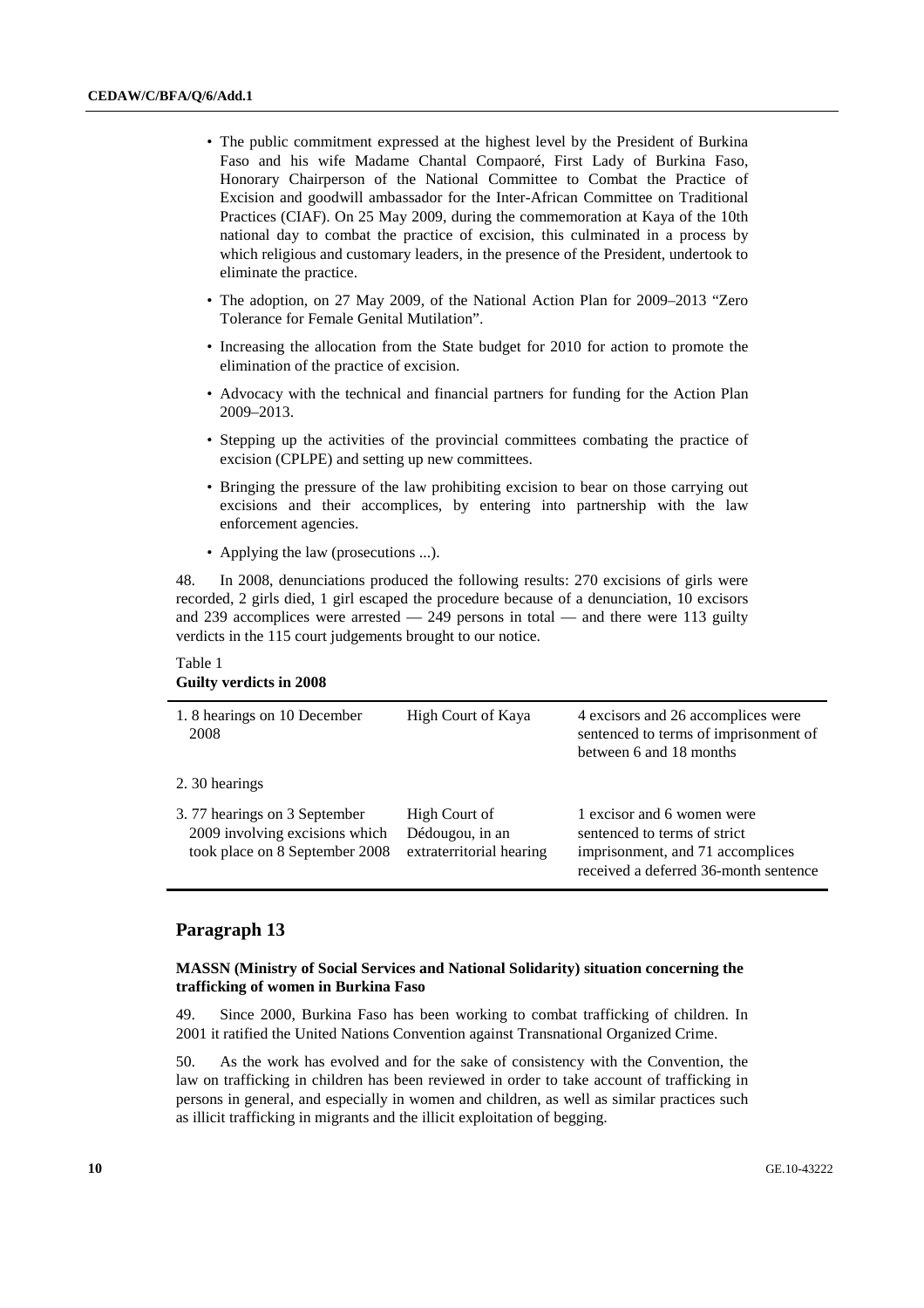51. The new law, Act No. 09296AN/2008 on combating trafficking in persons and similar practices, thus makes it possible to protect all those who fall victim to traffickers, especially children and women.

52. As far as women in particular are concerned, and in the absence of any survey on the subject, experience shows that foreign women are trafficked for the purpose of exploiting them for prostitution, work in bars and clubs, and in gold mining.

53. It must be noted that the Government is aware of the phenomenon of trafficking in women, and the adoption of this new law shows that it is determined to deal with it.

## **Paragraph 14**

54. Under article 424 of the Penal Code in force in Burkina Faso, adopted by the National Assembly in November 1996, the exploitation of prostitution is a punishable offence. A person convicted of this offence is subject to a term of imprisonment of 1 to 3 years, and a fine of 300,000 to 900,000 francs.

55. The criminal courts have several times had occasion to apply this provision.

56. The commune of Ouagadougou has carried out an inquiry into the problems of prostitution in the city of Ouagadougou. It has been found that many young girls resort to prostitution, for economic and other reasons. Awareness-raising activities are therefore being conducted to prompt them to give it up. They are also being offered support in the form of income-generating activities such as catering, sewing, fabric dyeing, etc. Steps are also being taken by the municipal council of Ouagadougou commune to close down brothels. There is however much still to be done, given the reluctance of some girls to give up the practice.

#### **Paragraph 15**

57. The law on the quota was adopted by Parliament on 16 April 2009.

58. The law provides specific measures to ensure its application, including penalties. Any party or party bloc which fails to respect the 30 per cent quota rule will lose 50 per cent of the public funds allocated to it.

59. The first elections following the adoption of the quota law will take place in 2012.

## **Paragraph 16**

60. On the question of international representation, we note that of Burkina Faso's 28 accredited ambassadors, only 5 are women: those serving in Italy, Canada, Egypt, Tunisia and Denmark.

#### **Paragraph 17**

61. The State is making significant efforts to improve women's access to education and literacy, such as:

• Developing an action plan for women's literacy and training over the period 2007– 2010, comprising a number of major initiatives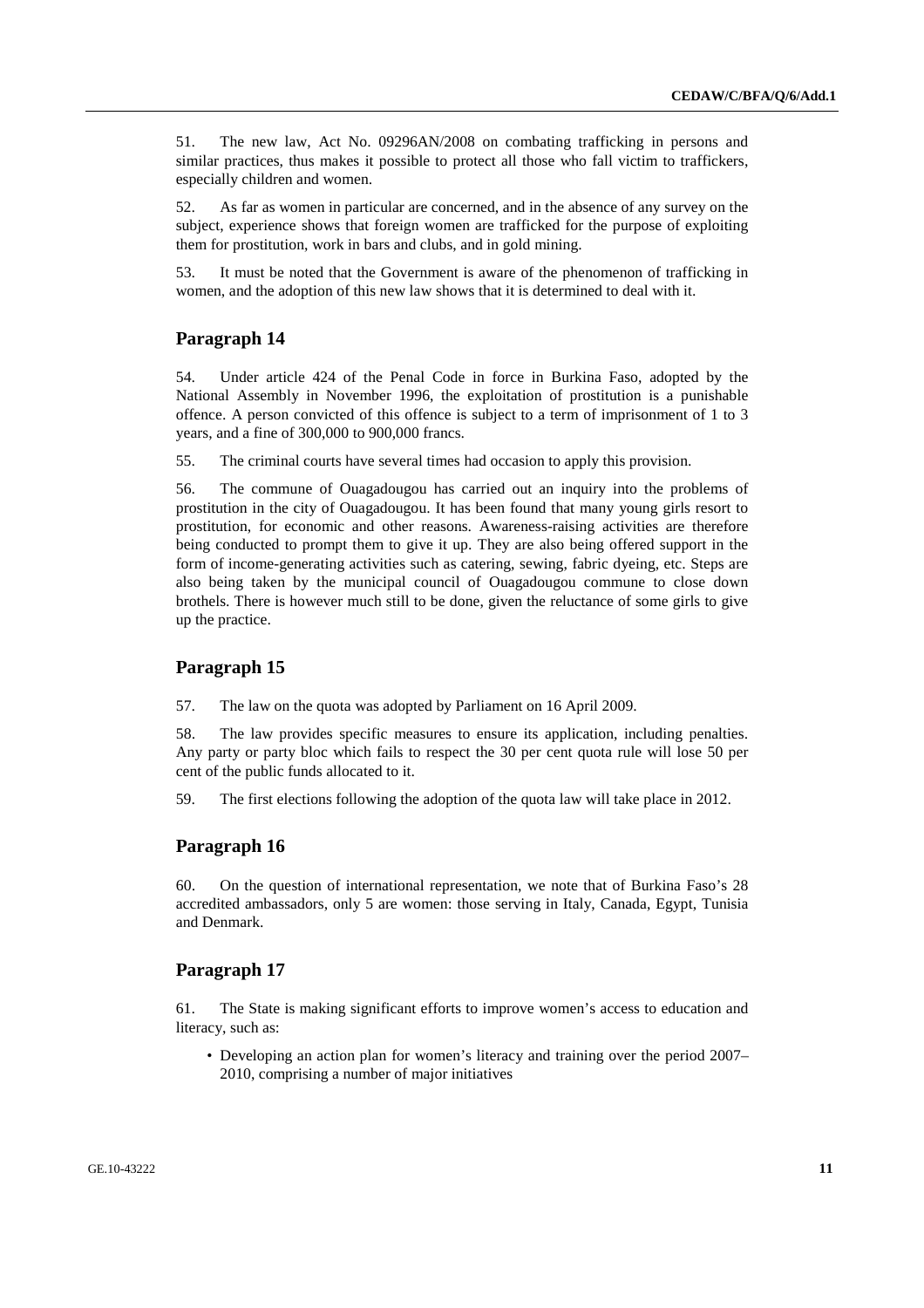- Introducing incentives, including:
	- Building a crèche at every literacy centre, to enable the mothers to follow the literacy courses.
	- Providing reading and arithmetic books and stationery free of charge for women studying on the courses.
	- Training women in particular skill areas (FTS) to enable them to learn a range of income-generating activities (AGR). This strategy is intended not only to encourage women's attendance at the centres, but also to enable them to acquire new skills.
	- Providing funding for women who have received FTS training, so that they can begin income-generating activities.
	- Issuing certificates of literacy to women who have completed the Basic Supplementary Training course (FCB).
	- Holding a national literacy week in September each year to mark International Literacy Day.
	- Holding a National Literacy Forum every three years, to assess progress in literacy and non-formal education, draw lessons from the past and make plans for the future.
	- Training workshops in subjects such as dressmaking, bricklaying, mechanics, agriculture, stockbreeding, welding and joinery are available to those wishing to attend.

62. When their training is over, these young women are given technical and financial support from the State so that they can settle back in their home areas and thereby mitigate the problem of the rural exodus.

63. It should also be noted that voluntary and non-governmental organizations use the same alternative approach to helping young women to adapt to their situation in life.

64. The table below gives the figures for enrolments in the various centres from 2006 to 2009.

| Alternative courses                                | 2006/07 | 2007/08 | 2008/09 | Increase |
|----------------------------------------------------|---------|---------|---------|----------|
| CEBNF (Centres for non-<br>formal basic education) | 3 7 2 4 | 4 0 8 7 | 4 4 8 0 | 393      |
| Ecom                                               | 1877    | 2 3 2 1 | 2964    | 643      |
| CBN                                                | 416     | 2.596   | 6.691   | 4 0 9 5  |

**Enrolments on innovative and alternative courses** 

Table 2

*Source: DEP/MEBA* (Ministry of Basic Education and Mass Literacy).

65. Enrolments at the centres for basic non-formal education have increased from a total of 4,087 at all levels in 2007/08 to 4,480 by the end of 2008/09, including 2,017 girls. This represents a positive gain of 393 students.

66. There are also community centres and schools run by civil society organizations. Centres run by the NGO Tin Tua have had 6,691 enrolments, including 1,779 women, and community schools run by the FDC organization registered 2,964 students in 2008/09,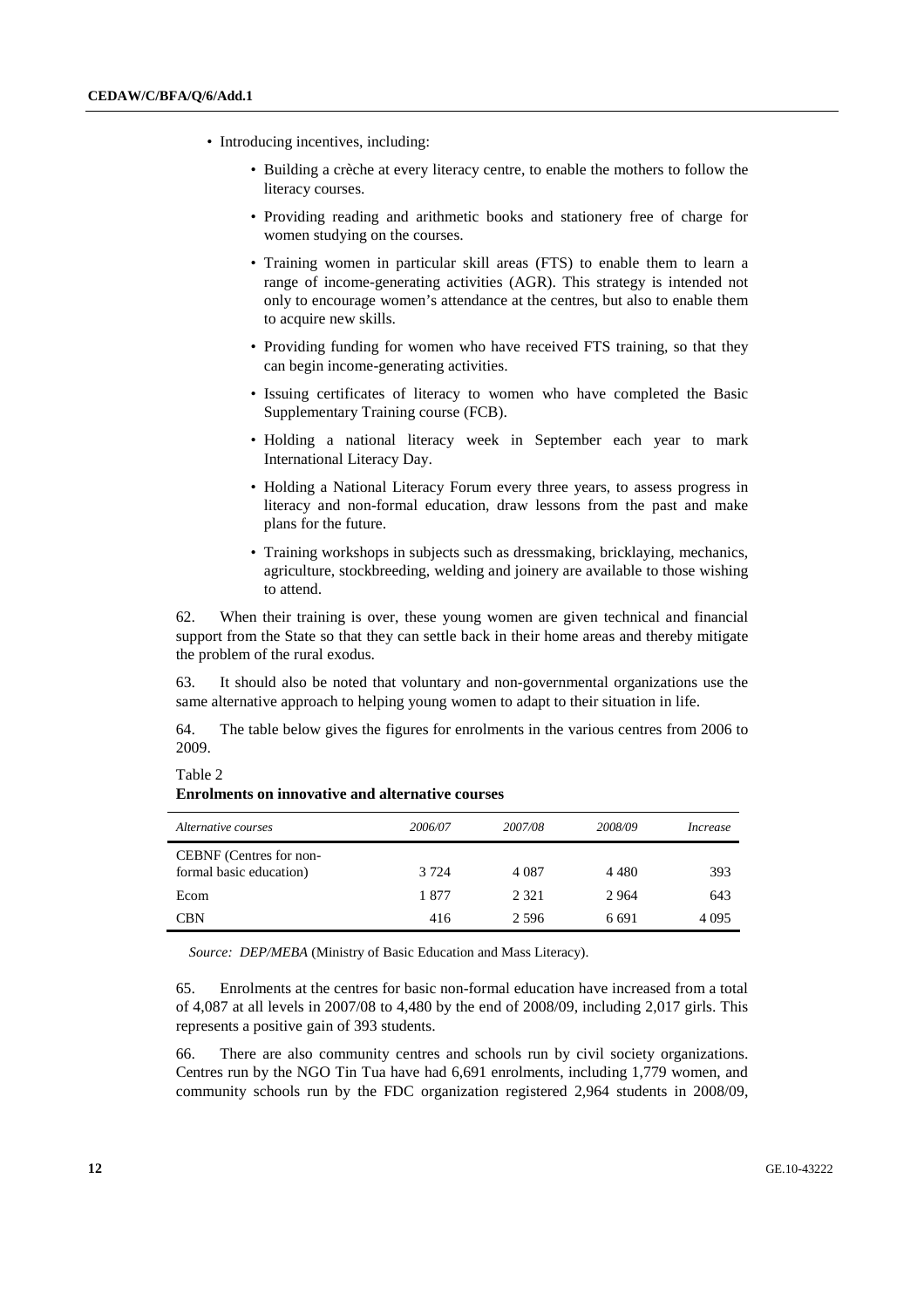including 1,518 girls, compared with 2,321 in 2007/08, representing a positive gain of 643 enrolments.

- 67. Legislative measures:
	- Decree No. 2009-644/PRES/PM/MEBA/MAHRH/MASSN/MESSRS/MATD/MJE of 8 September 2009, on arrangements for non-formal education
	- Order No. 2010-0015/MEBA/SG/DGAENF, on the terms of reference for those working in non-formal education
	- Act No. 13-2007/AN of 30 July 2007, the framework education law
	- The implementation of the education reform, covering preschool, primary and postprimary education

68. All these legislative measures help to improve access for girls and women to formal and non-formal education and to literacy.

## **Paragraph 18**

69. As already mentioned in the report, the 10-year plan for the development of basic education (PDDEB) is a framework policy document. It is in its second phase and is drawing to a close.

## Table 3 **Education trends from 2000/01 to 2008/09**

| <i>Indicators</i> | 2000/01 | 2001/02 | 2002/03 | 2003/04 | 2004/05 | 2005/06 | 2006/07 | 2007/08 | 2008/09 |
|-------------------|---------|---------|---------|---------|---------|---------|---------|---------|---------|
| TBA (overall)     | 47.4    | 49.3    | 55.4    | 68.8    | 72.7    | 73.2    | 80.7    | 86.9    | 78.0    |
| TBA (girls)       | 40.2    | 42.2    | 47.4    | 63.8    | 66.3    | 66.8    | 75.0    | 82.9    | 75.5    |
| TBS (overall)     | 45.9    | 46.5    | 48.7    | 53.3    | 57.7    | 61.4    | 67.0    | 71.8    | 72.4    |
| TBS (girls)       | 37.9    | 38.9    | 41.1    | 46.1    | 50.5    | 54.3    | 60.1    | 65.7    | 67.7    |

*Source: DEP/MEBA* (Ministry of Basic Education and Mass Literacy).

### Table 4 School completion rates by sex, 2004 to 2009<sup>a, b</sup>

|                          | 2004/05 |       | 2005/06 |           |       | 2006/07      |      | 2007/08 |                        |      | 2008/09 |              |      |       |              |
|--------------------------|---------|-------|---------|-----------|-------|--------------|------|---------|------------------------|------|---------|--------------|------|-------|--------------|
|                          | Boys    | Girls | Total   | Boys      | Girls | <b>Total</b> | Boys | Girls   | Total                  | Boys | Girls   | <b>Total</b> | Boys | Girls | <b>Total</b> |
| <b>National</b><br>total | 36.6    | 28.7  |         | 32.8 37.6 | 30.4  |              |      |         | 34.1 41.26 33.51 37.32 | 44.7 | 36.3    | 40.7         | 45.6 | 37.8  | 41.7         |

*Source: DEP/MEBA* (Ministry of Basic Education and Mass Literacy). <sup>a</sup> The parity index is currently 0.87.

 $<sup>b</sup>$  According to the tables above, the aims of the PDDEB have largely been achieved.</sup>

## **Paragraph 19**

70. The immediate and concrete measures taken to remedy the obstacles to girls' access to education, and to prevent drop outs, include: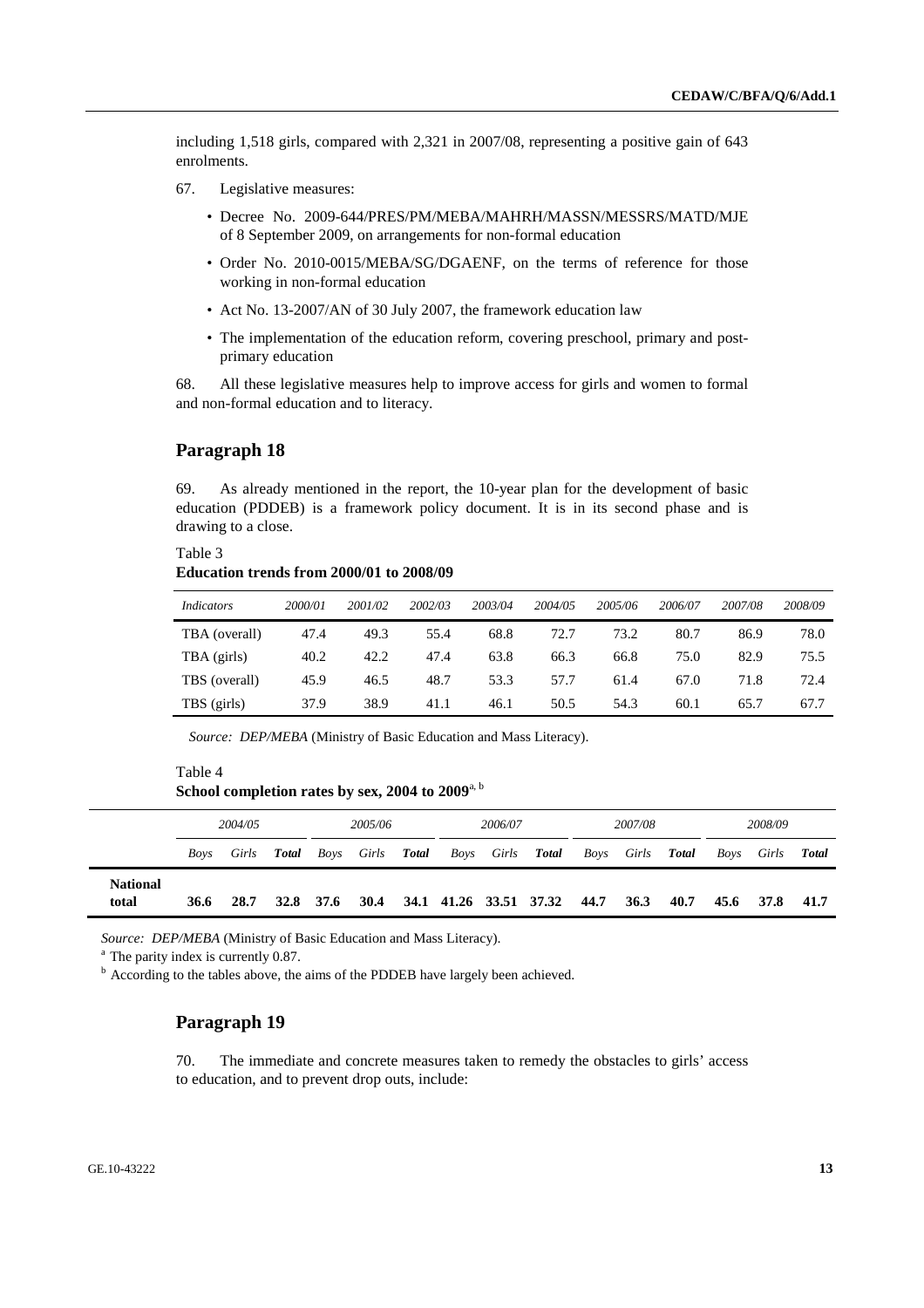- Organizing catch-up classes during the holidays for elementary (CE) and intermediate (CM) pupils where pockets of resistance are found
- Setting up clubs where girls' attendance and success at school can be monitored
- Introducing incentives, such as:
	- Promoting school canteens to improve children's access, attendance and success, especially among girls
	- Providing children with textbooks and stationery free of charge
	- Giving awards for excellence
	- Strengthening the technical and operational capacity of the community organizations in partnership with MEBA (the Association of Mothers of Pupils (AME)/Parent-Teacher Associations (APE), and management committees (COGES) through training in their roles and responsibilities and in running micro-projects, and financial support for income-generating activities (AGR))
	- The benefits derived from these AGRs enable the organizations concerned to undertake awareness-raising and other activities which help to improve the school access, attendance and success rates of pupils, especially girls
	- Training for education personnel in gender and children's rights
	- Setting up a National Council for the Prevention of Violence in School (CNPVE) through Order No. 2009-298/MESSRS/SG/DGES
	- Developing a partnership with NGOs and voluntary organizations working for girls' education

71. In secondary education, the measures have focused on awareness-raising and advocacy. The DEFSS has carried out:

- A study on girls in secondary schools
- Awareness-raising campaigns in secondary schools on the theme of "Prevention-Sexuality-Education"
- A workshop devising advocacy strategies to speed up the rate of secondary school enrolment among girls
- A study on gender-based violence in the educational system

#### **Paragraph 20**

72. With regard to the Committee's previous recommendations in 2000 and 2005 to increase the number of women teachers, the State gives all the candidates the same chances. But the BRIGHT project favours women teachers in its schools.

73. This project has also introduced a bonus system for the best women teachers in its schools.

74. We note however that the numbers of women teachers in the education system are increasing, as the table below shows: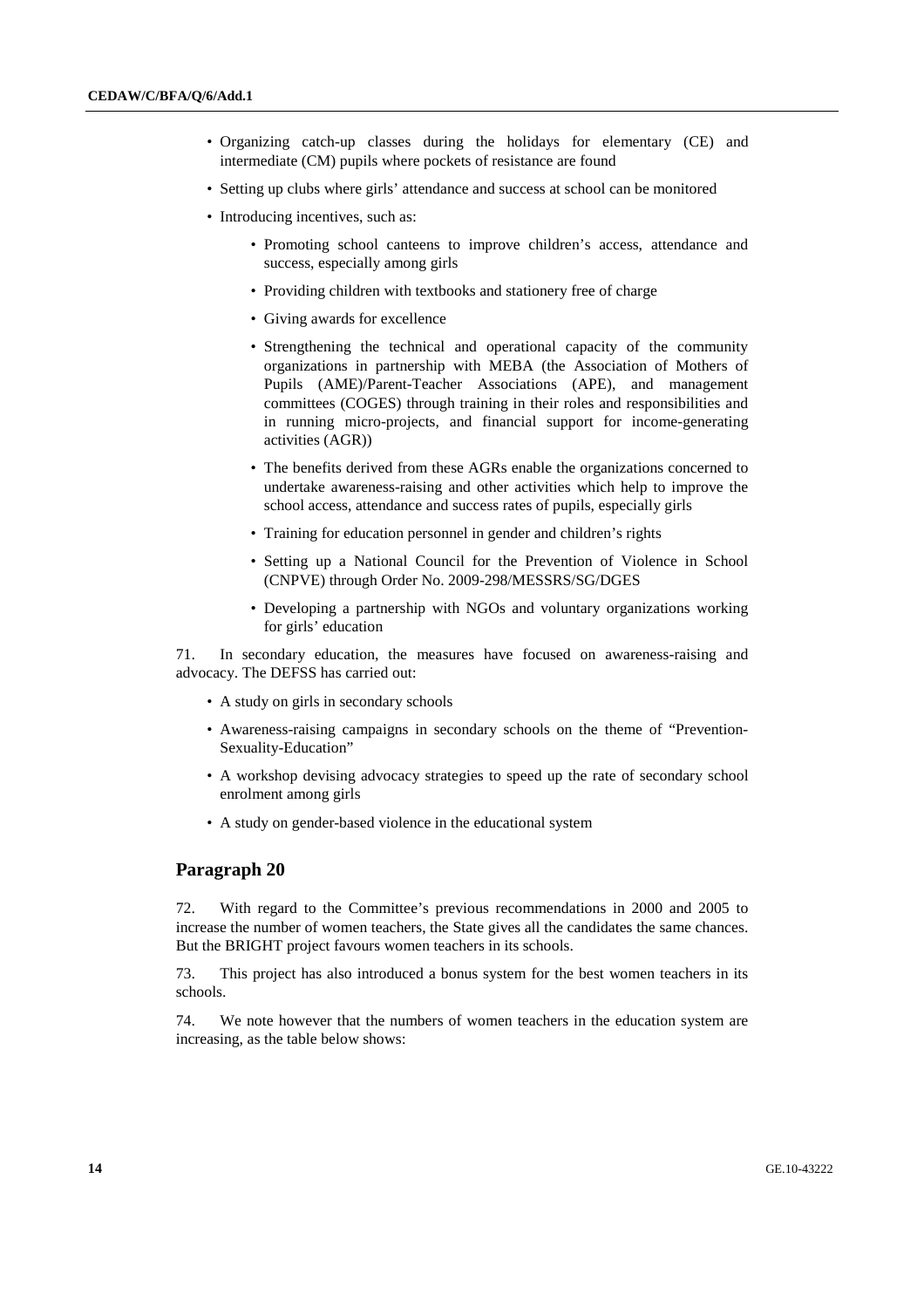| Teachers in public and private primary schools |         |         |            |  |  |  |  |  |  |
|------------------------------------------------|---------|---------|------------|--|--|--|--|--|--|
| Sex                                            | 2005/06 | 2008/09 | Difference |  |  |  |  |  |  |
| Men                                            | 21 160  | 25 970  | 4 8 1 0    |  |  |  |  |  |  |
| Women                                          | 9 1 8 1 | 13013   | 3832       |  |  |  |  |  |  |
| <b>Total</b>                                   | 30 341  | 38 983  | 8642       |  |  |  |  |  |  |

## Table 5 **Teachers in public and private primary schools**

*Source:* Department of Surveys and Planning (DEP), Ministry of Basic Education and Mass Literacy.

75. Numbers of women teachers have increased significantly, from 9,181 in 2005/06 to 13,013 in 2008/09, a positive difference of 3,832. This indicates genuine progress in bringing women teachers into the system.

76. As to negative images of women in school textbooks, the textbooks in question are presently being revised.

78. No measures have been undertaken in secondary schools. However, the Government has recently adopted a new teaching method called the approach by competences (APC). This new pedagogical approach calls for a review of lesson content, hence a review of textbooks, and this will make it possible to erase the negative images of women found in the textbooks.

## **Paragraph 21**

79. Article 4 of the Labour Code of 13 May 2008 prohibits discrimination of any kind in employment or occupation.

80. This law applies to workers in the private sector. If the clause is infringed, a woman who has been discriminated against can complain to the Public Prosecutor or to the specialist arm of the labour inspectorate for the area where she lives. The labour inspectorate has competence to deal with individual and collective employment disputes.

81. Women in the public service and women who belong to the judiciary or the armed forces can submit a complaint about discrimination at work to the administrative courts, on the basis that the principle of equal access for all to public service jobs has been violated.

82. A number of such cases have been filed, and the victims have been successful, for example, in Judgement No. 03 of 5 February 2009 of the Koudougou employment tribunal, and Judgement No. 067 of 18 March 2009 of the Ouagadougou employment tribunal.

## **Paragraph 22**

83. The informal sector is part of the overall framework for the implementation of the national policy on employment, adopted in May 2008, and the national policy on technical education and vocational training, adopted in July 2008.

84. Self-employment predominates in the informal employment sector. With 70 per cent of non-agricultural jobs, the informal sector is the leading employer in towns. It has 25 per cent of the jobs in rural areas. Women's employment accounts for over half of all informal jobs. Most women's jobs are small-scale activities such as "dressmaking", "catering" "street vending" and handicrafts.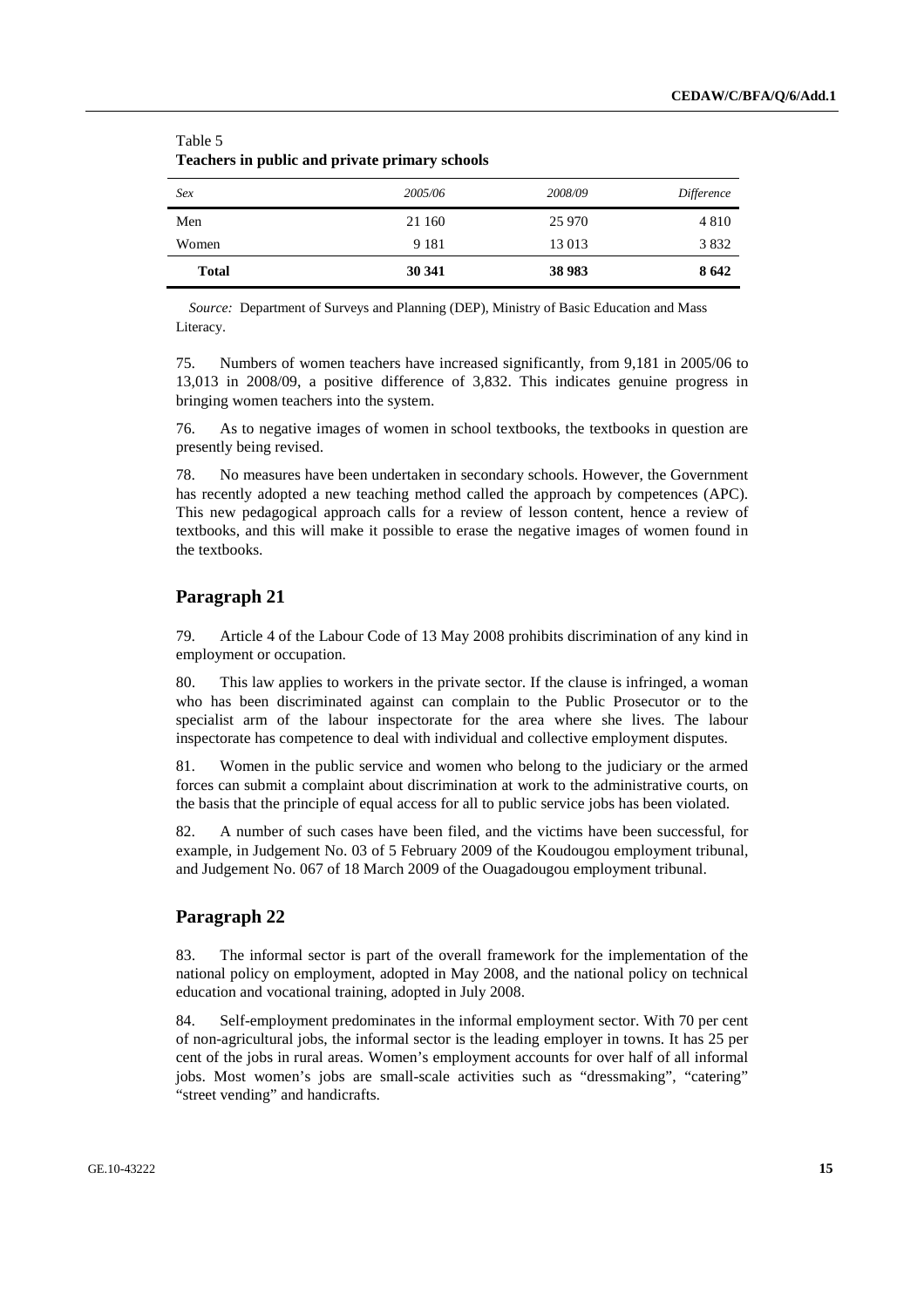#### **The insecurity of women's employment**

85. Women account for 47.3 per cent of jobs in the informal sector. Most of these jobs are in self-employment or domestic service.

86. In the area of employment promotion and the promotion of women's selfsufficiency, there are support funds which help women to finance their revenue-generating activities (AGR).

87. As regards the extension of social security, under Act No. 015-2006/AN of 11 May 2006, on the social security scheme for salaried workers living in Burkina Faso, those working in the informal sector or who are self-employed may take out voluntary insurance.

88. Like other member countries of the West African Economic and Monetary Union (WAEMU), Burkina Faso took part in the feasibility study on the creation of a network of women economic operators in the WAEMU, which was validated in Bamako, Mali, in June 2004.

89. The Government has supported the establishment of the national body UFOB, the Union of Women Economic Operators of Burkina Faso.

90. In 2008 UFOB received technical support for training 50 women economic operators in business management, following the method "Start and Improve Your Business" (GERME), with the support of the WAEMU, training 25 women entrepreneurs in construction and public works (BTP) in managing small and medium-sized businesses (PME) with the support of the Ministry of Housing and Town Planning (MHU) in 2010, and in lobbying financial institutions for particular support for the activities of women entrepreneurs.

91. The Enterprise Centre of Burkina Faso (MEBF) supports projects undertaken by women entrepreneurs.

#### **Paragraph 23**

92. In Burkina Faso, rates of pay in the various occupations in the public and private sectors are the same for men and women.

93. Article 303 of Act No. 033-2004/AN of 14 September 2009 on the Labour Code stipulates that: "Where the conditions of work, the occupational qualifications and the output are equal, payment shall be equal for all workers, irrespective of origin, sex, age and status."

94. Labour inspectors, when monitoring the application of employment law in workplaces, must ensure that this clause is strictly adhered to.

## **Paragraph 24**

95. As indicated in paragraph 116 of the report, although women do have technical competences these are found less frequently among women than among men.

- Fewer girls than boys enrol on scientific and technical courses, for the following reasons:
- The length of studies in the scientific disciplines
- The need to reconcile an occupation with family life
- Fewer openings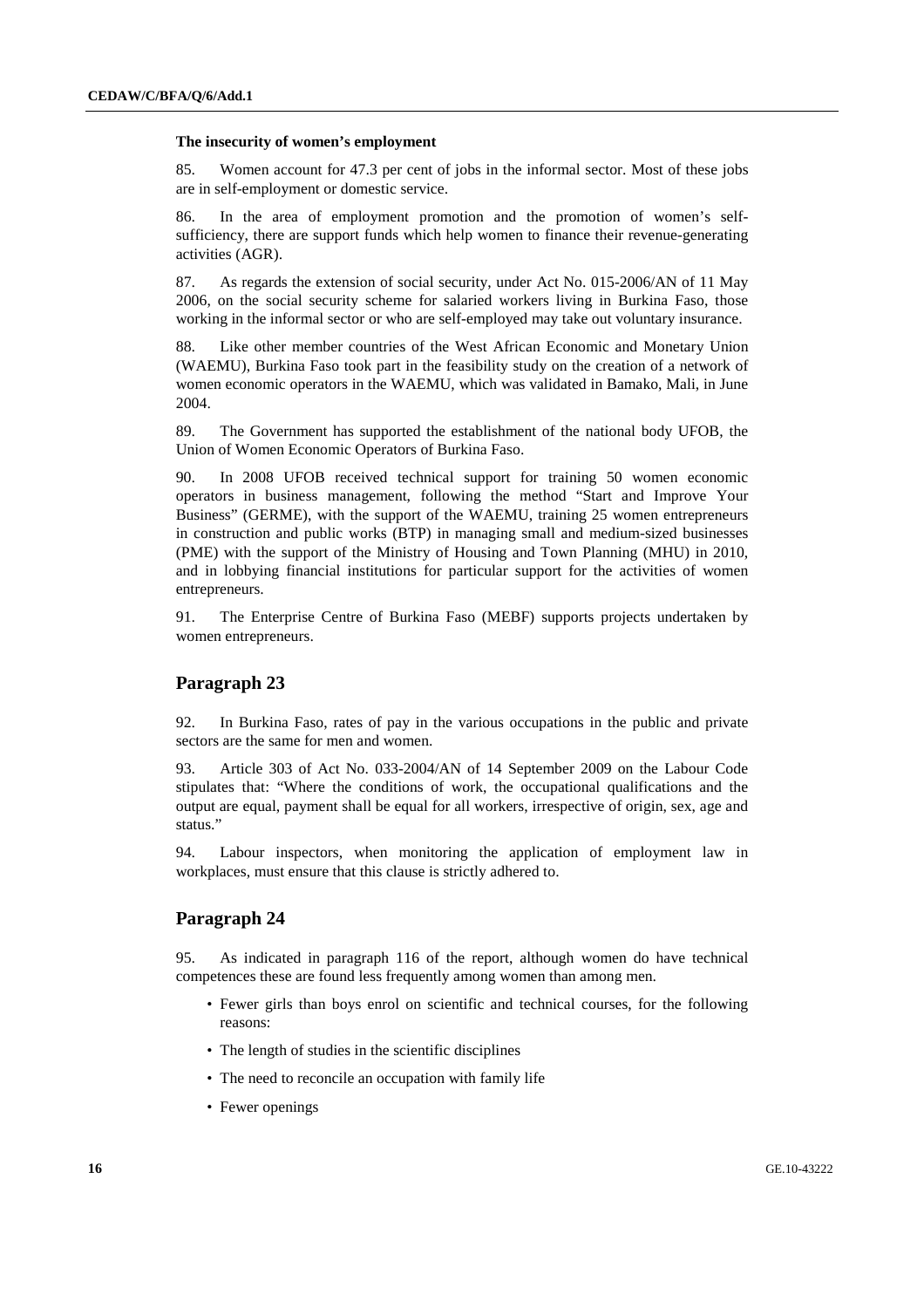- There are too few study grants for the third cycle, in which only 30 per cent of the recipients of the grants awarded annually are girls
- These disciplines are perceived as being masculine

96. This is illustrated by the findings which follow, taken from the short survey carried out by the International Centre for the Education of Girls and Women in Africa (CIEFFA) in December 2006 on school and university results for the year 2005/06 (see Table 6).

## Table 6

| Distribution of students according to Teaching and Research Unit (UFR) and sex |  |
|--------------------------------------------------------------------------------|--|
| University of Ouagadougou, 2005/06                                             |  |

|              | Faculty |          | Number of students |          |               |  |  |  |
|--------------|---------|----------|--------------------|----------|---------------|--|--|--|
|              | Males   | Per cent | Females            | Per cent | <b>T</b> otal |  |  |  |
| <b>SJP</b>   | 2 5 6 8 | 62.34%   | 1 5 5 1            | 37.66%   | 4 1 1 9       |  |  |  |
| <b>SEG</b>   | 3 2 9 3 | 78.1%    | 923                | 21.9%    | 4 2 1 6       |  |  |  |
| <b>SEA</b>   | 1 2 4 2 | 94.9%    | 67                 | 5.11%    | 1 3 0 9       |  |  |  |
| <b>SH</b>    | 3876    | 73.22%   | 1418               | 26.78%   | 5 2 9 4       |  |  |  |
| LAC.         | 1876    | 60.59%   | 1 2 2 0            | 39.41%   | 3 0 9 6       |  |  |  |
| <b>SVT</b>   | 2 3 1 7 | 81.05%   | 542                | 18.95%   | 2859          |  |  |  |
| <b>SDS</b>   | 1718    | 69.21%   | 764                | 30.79%   | 2482          |  |  |  |
| <b>IBAM</b>  | 216     | 48.75%   | 227                | 51.25%   | 443           |  |  |  |
| <b>IDS</b>   | 340     | 79.62%   | 87                 | 20.38%   | 427           |  |  |  |
| <b>Total</b> | 17446   | 71.95%   | 6 799              | 28.05%   | 24 245        |  |  |  |

*Source:* Central Office for testing and secondary school competitive examinations (OCECOS).

97. Training and capacity-building programmes for girls and women do exist. Programmes for both men and women are also available outside the country.

98. There are capacity-building programmes for women working in agribusiness and in fruit and vegetable processing and conservation. They are found in both the private and the public sector, as in the Food Technology Department (DTA)/National Centre for Scientific and Technological Research (CNRST), the Institute for the Environment and Agricultural Research (INERA)/CNRST, and the Albert Schweitzer Ecology Centre. These training courses can make women more competitive on national and international markets.

99. Civil society organizations endeavour to offset a lack of competitiveness through awareness-raising and by organizing extra classes for girls enrolled on scientific and technical courses.

## **Paragraph 25**

100. With a view to making domestic service a regular profession, the State has set up a training centre for girls who have dropped out of school. This centre offers a complete training course enabling girls to work in families and be paid the statutory minimum wage (SMIC) while retaining their independence. In addition, some NGOs and voluntary organizations conduct training, awareness-raising and follow-up of girls placed in families, to ensure they are properly treated. Codes of conduct have been drawn up and must be respected by the employers.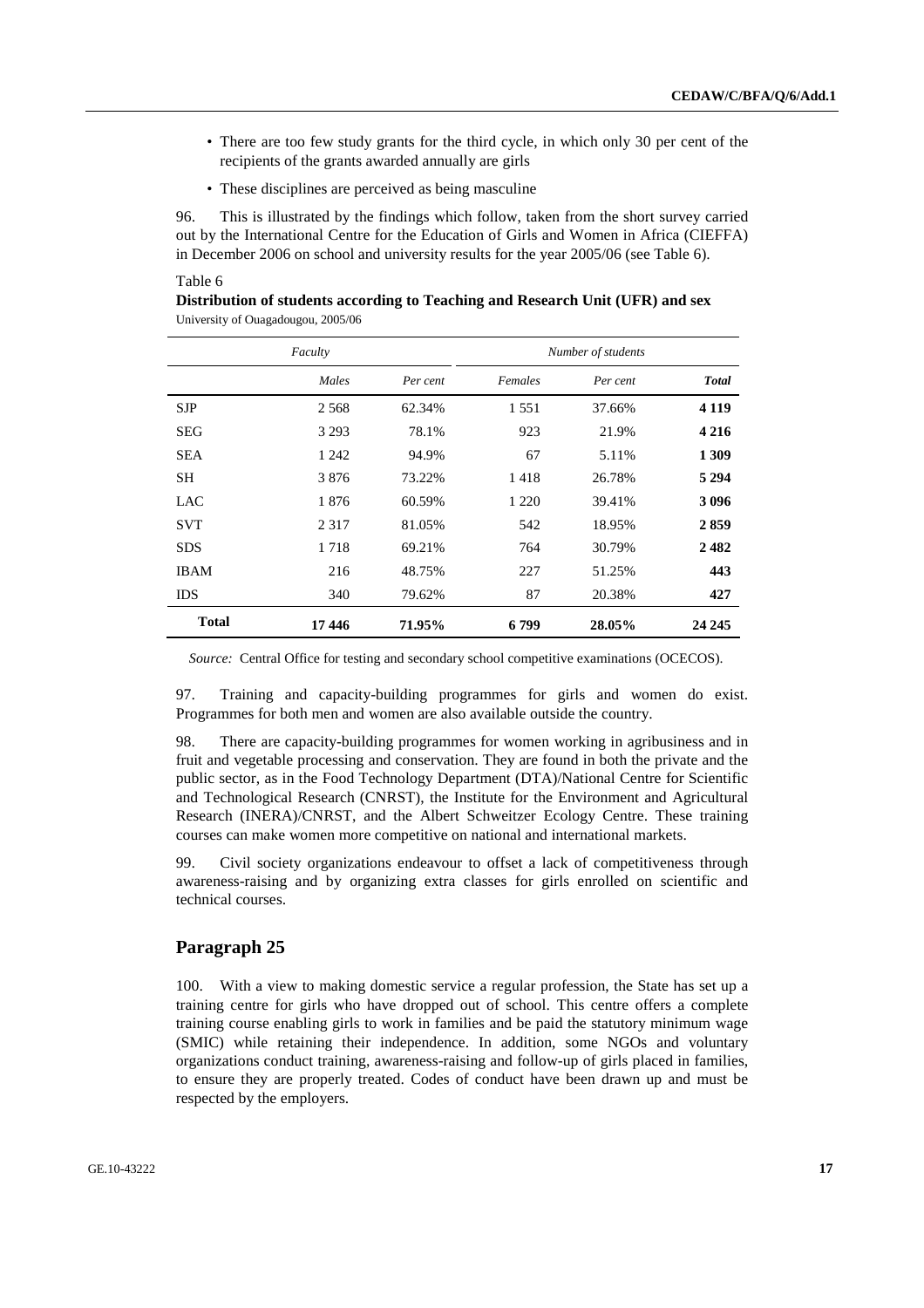101. Steps have been taken to deal with the situation of repatriated women and girls. In 2003 they were provided with supplies of technology and equipment to enable them to engage in income-generating activities. They grouped themselves into associations and received technical training in the manufacture of various food products and household items. These products are regularly sold on the domestic market.

102. They can turn to the existing support funds for help in promoting their incomegenerating activities (AGR).

## **Paragraph 27**

103. For the updated statistics on mortality and morbidity relating to women's health problems, and specifically reproductive health, we note the following:

Table 7 **Trends in prenatal care (consultations)** 

| Year                                 | 2003 | 2004 | 2005 | 2006 | 2007  |
|--------------------------------------|------|------|------|------|-------|
| Per cent for 1st consultation        | 70.9 | 81.9 | 80.8 | 85.3 | 93.6  |
| Per cent for 2nd consultation        | nd   | 62.0 | 63.8 | 61.2 | 69.9  |
| Proportion seen in the 1st trimester | 16.2 | 16.2 | 18.1 | 18.5 | 19.31 |

- The percentage of women giving birth was 54.63 per cent in 2007, compared with 43 per cent in 2006
- Contraceptive prevalence was 25.5 per cent in 2007, compared with 24.8 in 2006
- The maternal death rate in 2007 was 100.54 per 100,000 women giving birth

104. In collaboration with the Ministry of Health, the Ministry of Social Action is carrying out programmes for families and adolescents. The family planning programme for families has been relaunched. Awareness-raising activities are being conducted for the public at large.

## **Paragraph 28**

105. As regards measures by the State to ensure equal access to health care and healthrelated services and information:

- The Health Code guarantees equal access to health care and to health-related services and information, including family health and family planning.
- The adoption on 22 December 2005 of Act No. 049-2005/AN, which spells out the components of better sexual reproductive health and specifies the equal right of citizens to enjoy it.
- Health services are provided in all the country's public health facilities on a basis of equality and equity, without discrimination of any kind.
- In all health facilities there are messages prompting changes in behaviour, and these are targeted especially at men, in order to win their support for decisions taken by women.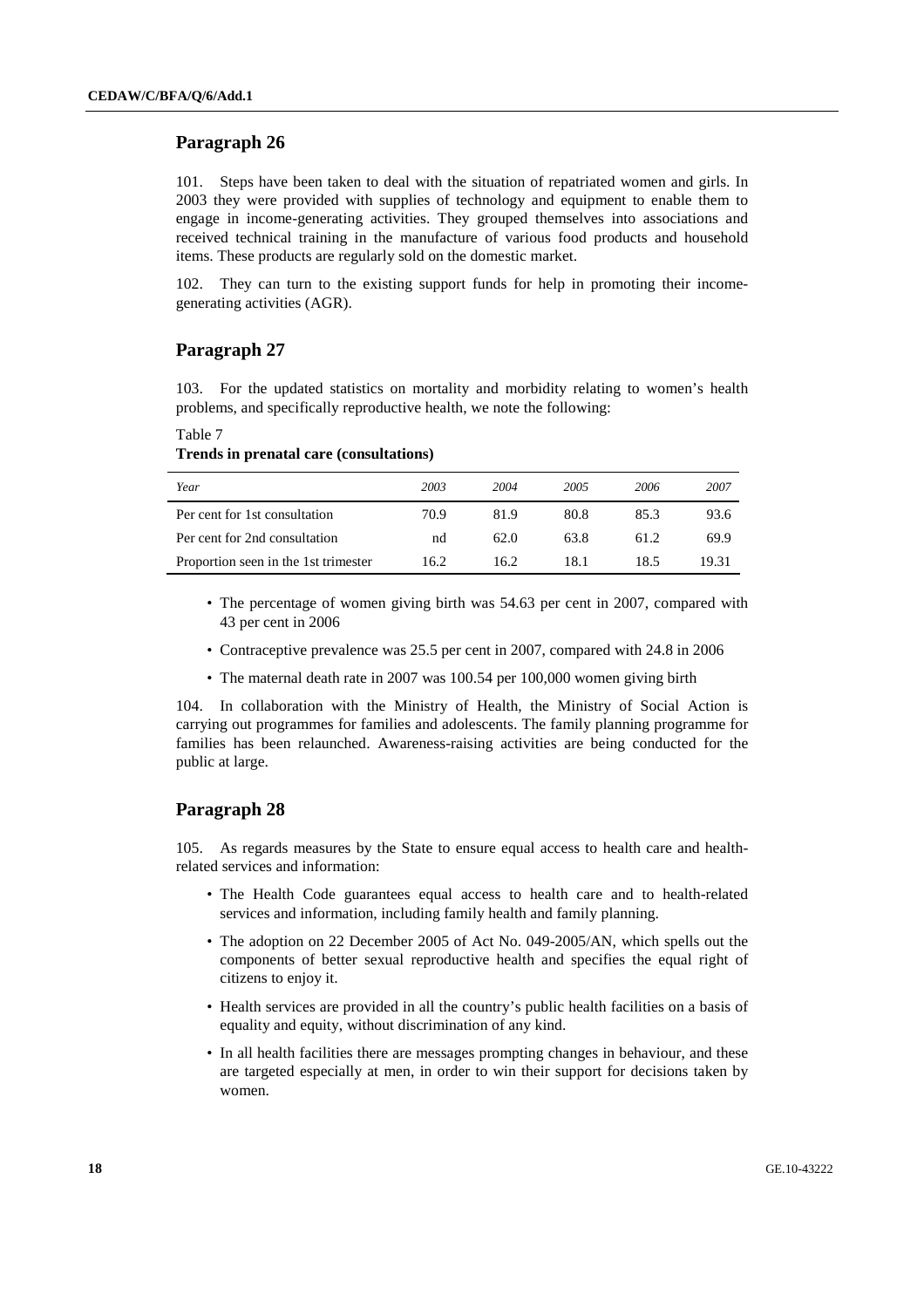- Through the Yako appeal, on 14 June 2008, and the Gaoua Appeal on 16 November 2009 on the African Day of maternal and infant mortality reduction, the community was asked to make a commitment to that cause.
- The National Population Council, on each World Population Day, advocates rethinking about family planning and holds awareness-raising sessions about health and reproduction. Act No. 049-2005/AN of 22 December 2005 on reproductive health provides, in article 10, that "couples and individuals, including adolescents, have the right to make free and informed decisions on reproductive health matters, while respecting the laws in force and public order and decency".

- 106. Targeted measures to combat high maternal mortality rates comprise:
	- Care for women through the Minimum Package of Activities for all medical establishments, consisting of curative, preventive, promotional and rehabilitative procedures
	- The introduction of a cost-sharing system, with subsidized arrangements for childbirth and for emergency obstetrical and neonatal treatment, so as to increase women's use of health services
	- An 80 per cent subsidy on contraceptive products, paid by the State and its partners
	- A project to step up the recruitment of midwives
	- Forming a roster of qualified birth attendants, in order to raise the skill levels of those already practising
	- Providing medical establishments with the technical equipment required to treat women
	- Drawing up a strategic plan to ensure the safety of reproductive health products
	- Providing reproductive health services in all the country's medical establishments
	- In-service training and retraining in reproductive health for medical personnel

#### **Paragraph 30**

107. Since the second strategic framework to combat HIV/AIDS and sexually transmitted diseases (CSLS 2006–2010) was put in place, a range of measures have been taken to reduce women's vulnerability to AIDS. For example, in 2008 the theme of International Women's Day on 8 March was "Women and HIV/AIDS: strategies to combat the feminization of AIDS" and a number of awareness-raising campaigns were organized:

• Under the second national programme for the prevention of mother-child transmission of HIV/AIDS (PTME)VIH 2006–2010, the availability of all-round prevention services was improved and geographical coverage was extended. It is noteworthy that 100 per cent of health districts and 80 per cent of outlying medical establishments now carry on prevention activities. Consequently, more and more families have access to these services. The aim is to prevent mother-to-child transmission of AIDS, and there is an increased sense of responsibility among some men who agree to be tested, although their numbers are still few.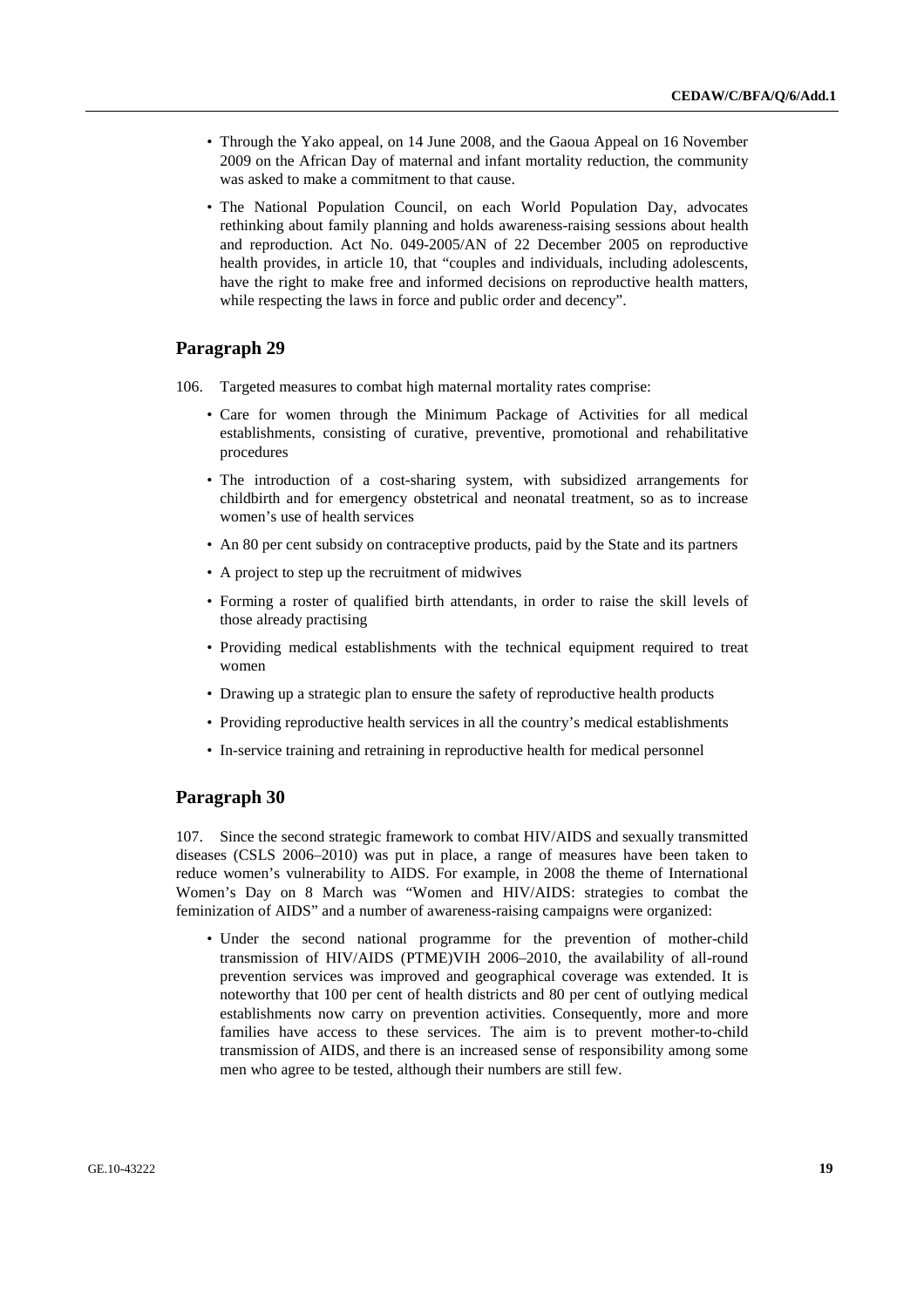• Act No. 049-2005/AN of 22 December 2005 on reproductive health prohibits all discrimination based on HIV/AIDS infection, and guarantees confidentiality in relations between social health workers and the infected person, who has the right to special assistance in terms of psychological and social support, advice and appropriate medical care.

108. Concerning the use of male and female contraceptives, there is a strategic plan for safer reproductive health products, and several sources of supply of condoms.

109. As to the promotion of sexual and reproductive health (SSR), services have been made available in all the country's medical establishments, health personnel have been trained in sexual and reproductive health and a plan has been devised for making reproductive health products safer.

110. Including the gender perspective in targeted actions for certain groups such as vulnerable people ensures the best possible provision for them. For example, a practice guide has been prepared for sex workers.

## **Paragraph 31**

#### **The legislative framework**

 *Women's access to land* 

111. With a view to finding solutions based on equal access to land and providing security for all concerned, as well as sustained and effective development, in 2007 Burkina Faso adopted a national policy on land security in rural areas, and passed legislation to implement it.

112. The law on land security is intended to bring about equitable access to rural land for all those living in rural areas, both men and women.

113. Article 75 of the law provides that the State and local communities may organize special programmes for granting plots of rural land, on an individual or collective basis, to disadvantaged groups of agricultural producers, including women and young people.

114. The following steps have been taken to implement the policy and the law:

- Translating and disseminating the policy document in the three most widely spoken national languages
- Providing information and awareness-raising for all rural producers
- Specific measures for ensuring women's access to land, to low-lying ground and to areas laid out by the Government, so that 30 per cent of developed land will accrue to women

#### *Women's access to housing*

115. Both the law and regulations stipulate equal treatment of the sexes in access to housing. There are decrees issued in application of the law on the Code for town planning and construction, and also decree No. 2008-451-/PRES/PM/MHU adopting the national policy on housing and urban development, as well as Act No. 057-2008/AN on land sales.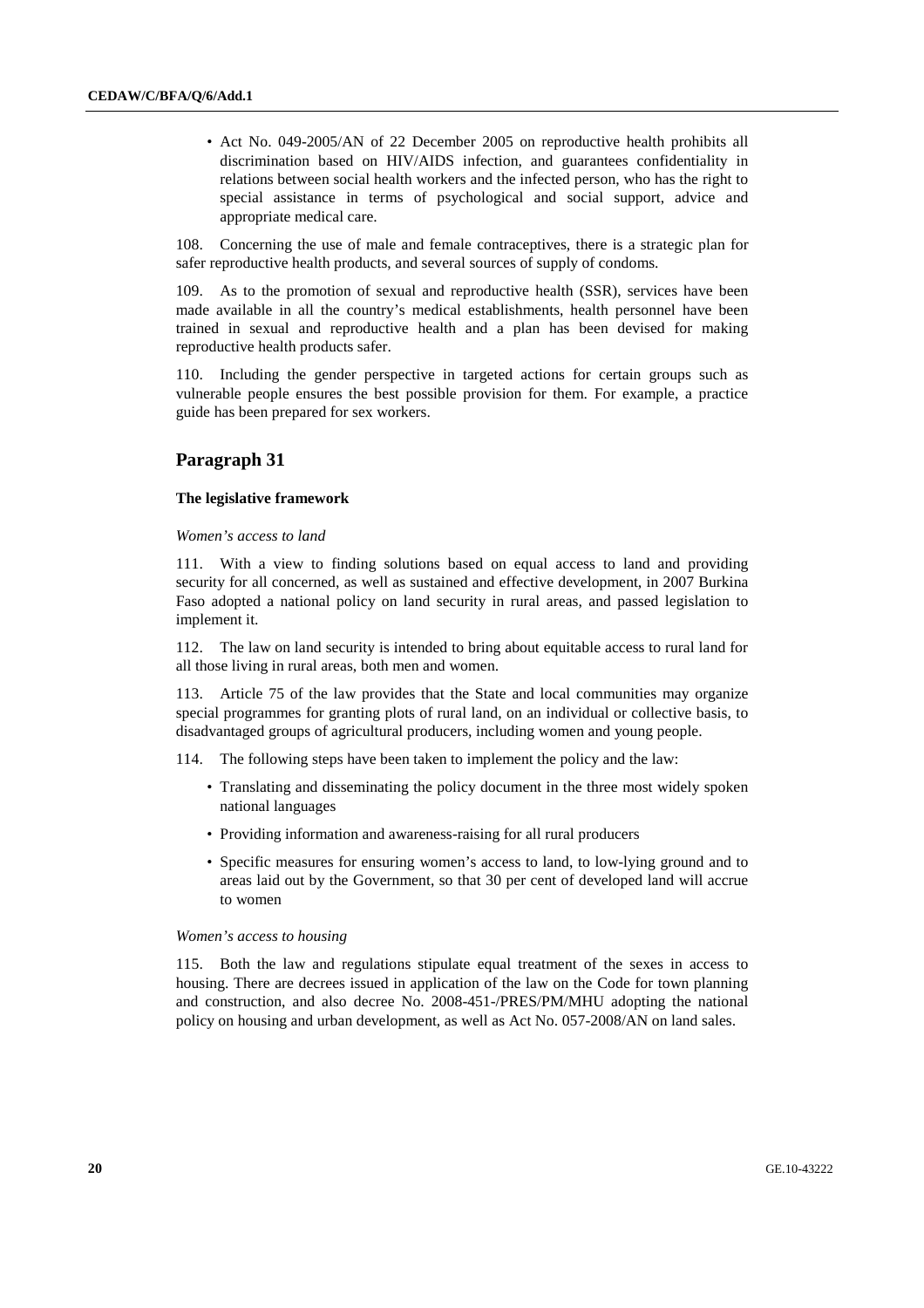116. The implementation of the strategic gender and agriculture development plan has made it possible to strengthen institutional capacity for rural development, so that gender can be taken into account in development policies and programmes, in order to ensure equitable access to productive resources and benefits.

117. The national shea project (PNK) has been useful in bringing women producers together in groups. Over 2,000 women's producer groups have been formed. These groups receive training sessions to strengthen their operational capacity for producing shea butter. They also receive appropriate technology to help them in their productive activities (see Table 1). In addition, 20 Centres for the Advancement of Women (CPF) have been built, equipped and made available to the groups, to provide them with a suitable setting for meetings, training sessions, discussions and productive activities. The national shea project also helps with literacy, and has built 57 centres where 20,000 women have been able to receive initial literacy training and basic supplementary training.

118. In developing their productive activities, the groups receive refundable loans on advantageous terms. To date, funds totalling CFA 21,665,000 have been paid out to 23 groups.

119. During the first phase of the project, which began in 2009, 441 multifunctional platforms were set up in 8 of the country's 13 regions, run chiefly by women's groups. Through multifunctional platform programmes, women acquire functional literacy and obtain microcredits for income-generating activities. During the current second phase, 2010–2015, the aim is to increase the number of multifunctional platforms, to at least 1,700 by 2015.

#### **Paragraph 33**

120. Measures have been taken to deal with the significant challenges represented by this area of concern, such as:

- For illiteracy: the literacy activities conducted by the Ministry of Basic Education and Mass Literacy (MEBA) and its partners (see the replies to questions 17 and 32).
- As concerns the isolation of rural areas, Burkina Faso has given pride of place to the improvement of rural transport in its plans for social and economic development and for poverty reduction. For this reason, in October 2003 the Government adopted the National Strategy for the Development of Rural Transport, covering all regions of the country (see the annexed table).
- As regards the lack of information, the microfinance institutions conduct awarenessraising, information and training activities.
- To combat overburdening, the aim of the various technologies made available to women is to lighten their workload (see the replies to questions 5, 17 and 32).
- Customs and traditions: all the awareness-raising, advocacy and lobbying activities mentioned in the replies to questions 7, 8 and 11 help to meet these challenges.

#### **Paragraph 34**

121. A number of people argue that the Individual and Family Code should be rewritten. There are many proposals to harmonize the age of marriage. No specific action has yet been put forward.